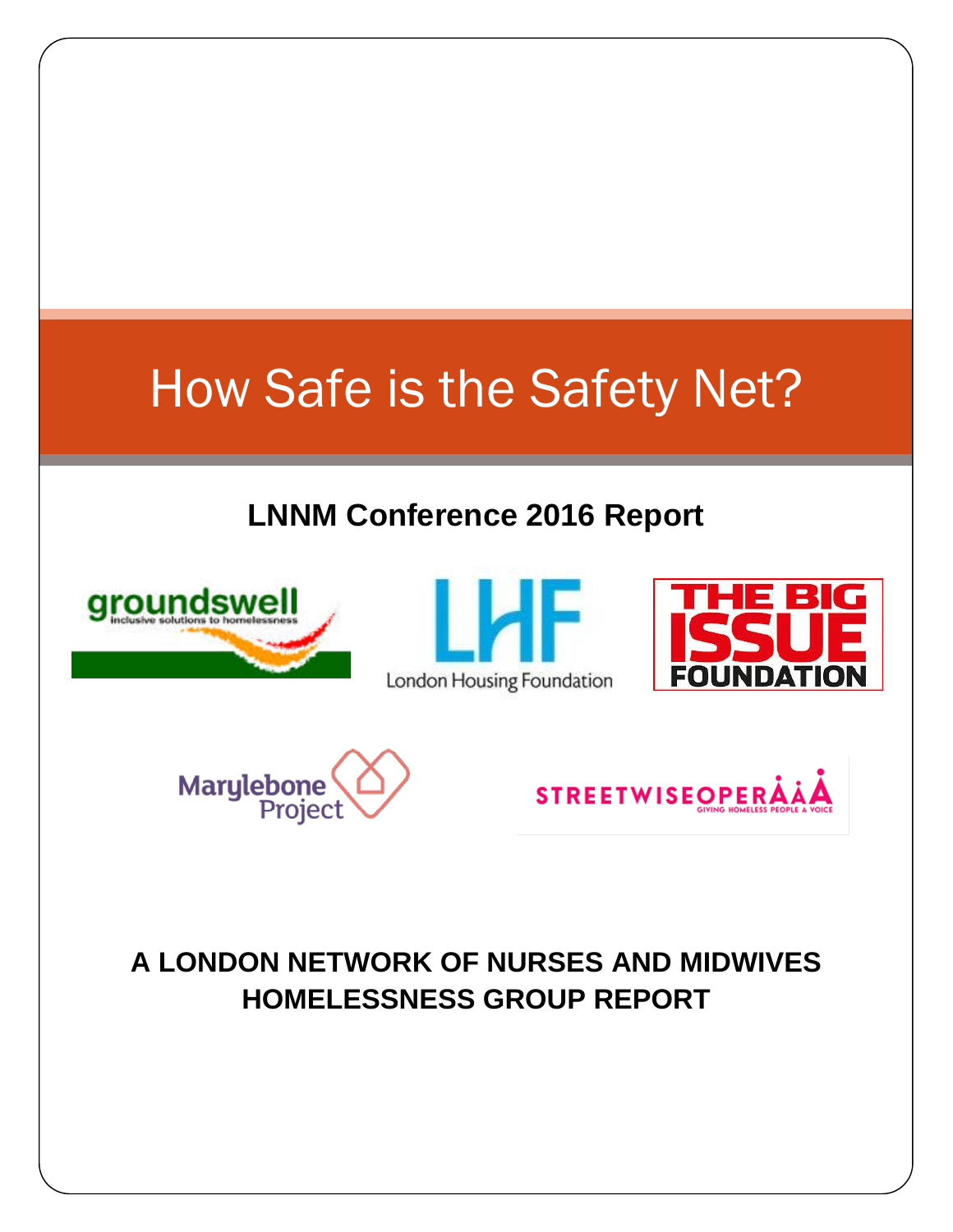## **How Safe is the Safety Net?**

## **Table of Contents**

| OTHER VULNERABLE GROUPS ALSO MENTIONED DURING DISCUSSION  10                    |
|---------------------------------------------------------------------------------|
| SUGGESTIONS FOR IMPROVEMENT & MEASURES OF POSITIVE IMPACT  10                   |
| SUGGESTIONS TO IMPROVE HEALTHCARE FOR PEOPLE BORN OUTSIDE THE UK10              |
| SUGGESTIONS TO IMPROVE HEALTHCARE FOR PEOPLE WITH MENTAL HEALTH PROBLEMS (IN    |
|                                                                                 |
| SUGGESTIONS TO IMPROVE HEALTHCARE FOR PEOPLE WITH ADDICTIONS  12                |
|                                                                                 |
| SUGGESTIONS TO IMPROVE HEALTHCARE FOR HOMELESS PEOPLE WITH ACCESS PROBLEMS      |
|                                                                                 |
|                                                                                 |
| SUGGESTIONS TO IMPROVE HEALTHCARE FOR MOTHERS POST REMOVAL OF CHILD14           |
|                                                                                 |
| 'GAPS IN THE SAFETY NET' - SUMMARY OF DISCUSSION GROUP THOUGHTS ON WIDER SYSTEM |
|                                                                                 |
|                                                                                 |
|                                                                                 |
|                                                                                 |
|                                                                                 |
|                                                                                 |
|                                                                                 |
|                                                                                 |
|                                                                                 |
|                                                                                 |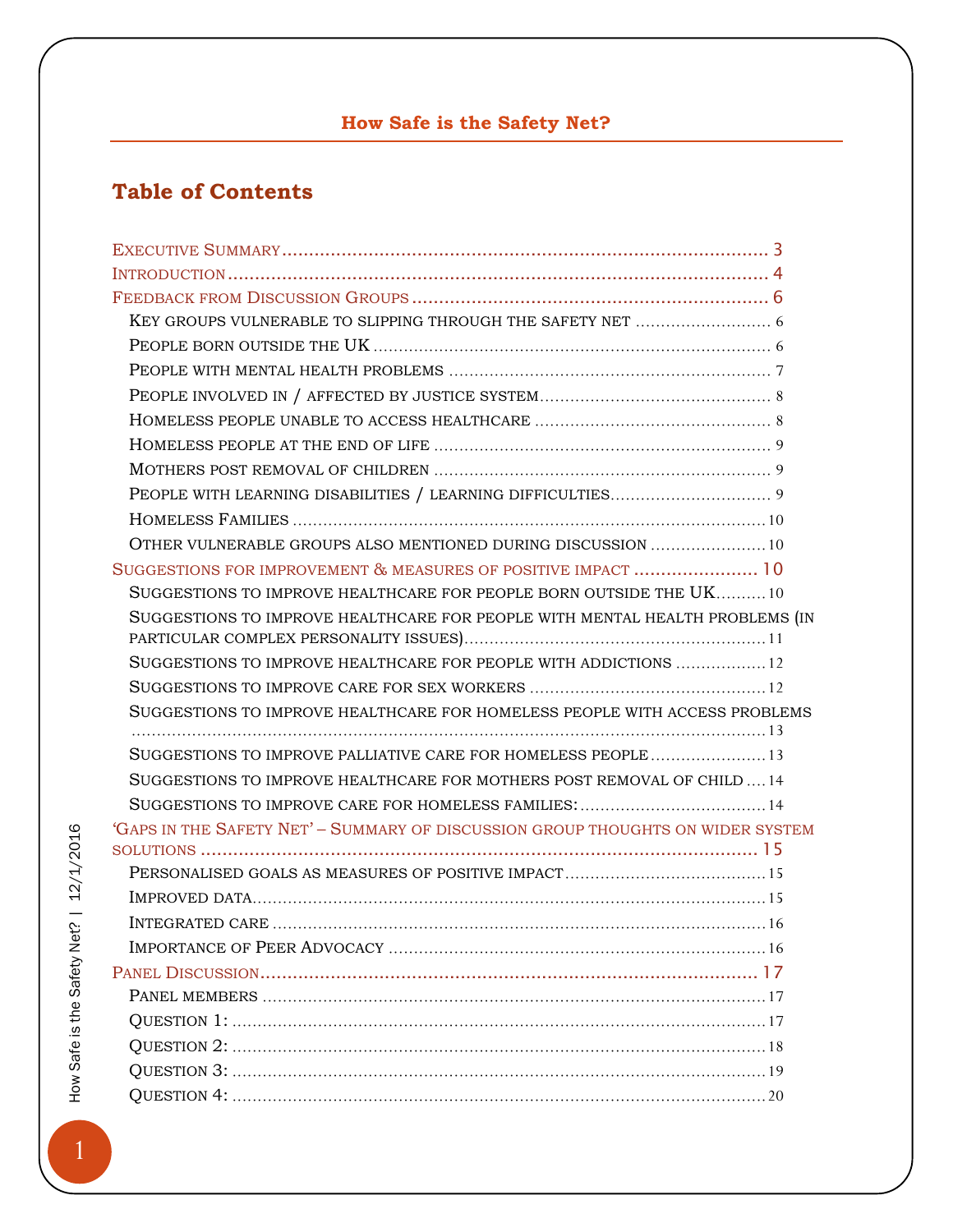| ACCESS TO SERVICES IS WORSENING FOR HOMELESS PEOPLE IN LONDON23                                                                                                |  |
|----------------------------------------------------------------------------------------------------------------------------------------------------------------|--|
|                                                                                                                                                                |  |
| SKILLED ADVOCACY AND SUPPORT CHANGES THE OUTCOMES SIGNIFICANTLY FOR HOMELESS<br>PEOPLE IN TERMS OF ACCESSING HEALTHCARE AND HOUSING AND SOCIAL CARE AND SHOULD |  |
|                                                                                                                                                                |  |
| A)                                                                                                                                                             |  |
| B)                                                                                                                                                             |  |
| EXPERTS BY EXPERIENCE OR PEER ADVOCATES ARE KEY TO THE SUCCESS OF HOMELESS                                                                                     |  |
|                                                                                                                                                                |  |
|                                                                                                                                                                |  |
|                                                                                                                                                                |  |
| APPENDIX 2: QUESTIONS FOR THE PANEL (QUESTIONS HIGHLIGHTED IN RED WERE THOSE                                                                                   |  |
|                                                                                                                                                                |  |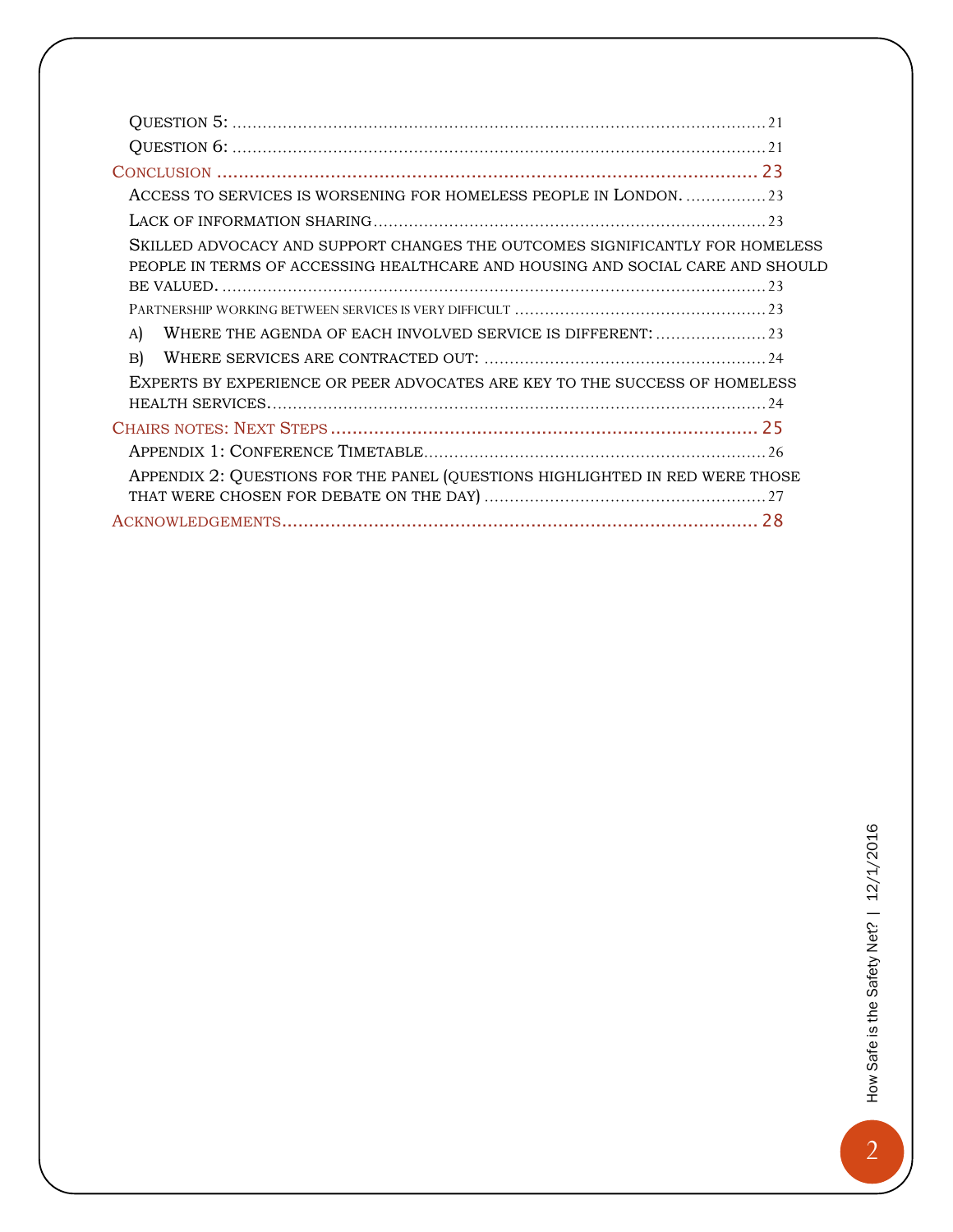## **Executive Summary**

<span id="page-3-0"></span>Conference 2016 was well attended, and feedback from attendees about the event was overwhelmingly positive. However many attendees reported serious concerns about the perceived erosion of what we have described as 'the safety net', and felt bleak about the future of their services, and how their clients would or could be supported in the future.

A number of clear themes emerged.

Many professionals reported and discussed the many **non-orthodox solutions and improvisations they have to make every day in order to deliver a level of acceptable care**. There was a clear sense that too often the only meaningful resources available required a high level of energy expenditure to access them, or indeed expert legal input, at a high human, social and economic cost to health services especially.

Moreover the **emotional labour** required by professionals working in services on a day to day basis continues to **escalate to levels that are unsustainable, and often have adverse consequences on other areas of their life**.

**Access to services is reducing/worsening significantly.** GP registration remains extremely difficult for the majority of homeless people. *Project London suggest 39% of referrals they make to mainstream GP's fail at reception. Numerous other examples were shared at conference.*

#### **Information sharing remains difficult and needs to be improved.**

**Partnership working between services is very difficult.** There are very significant health consequences from this, *notable examples being that of the very often difficult communication channels existing between the Home Office and health services. Cases were reported that were 'near-death' misses as a direct result of clashing policies.* 

**The governance of health and social care services is too fragmented**. There are many competing agenda's that have a frustrating impact on an individual's ability to gain access to services and their experiences of them. *This is also true for professionals trying to work in a multi-agency multi-professional way with complex cases. The lack of a working joined-up structure for issue reporting between different health and social care interfaces, contributes significantly to clinical risks and risks to homeless people across a number of areas especially that of safeguarding vulnerability.* 

**Experts by experience or peer advocates are key to the success of homeless health services.** *There is a good evidence base for the impact of their work and this was recognized both by panel members and conference attendees in discussion.* **More should be done to both fund and develop this work both within homelessness and mainstream health and social care services**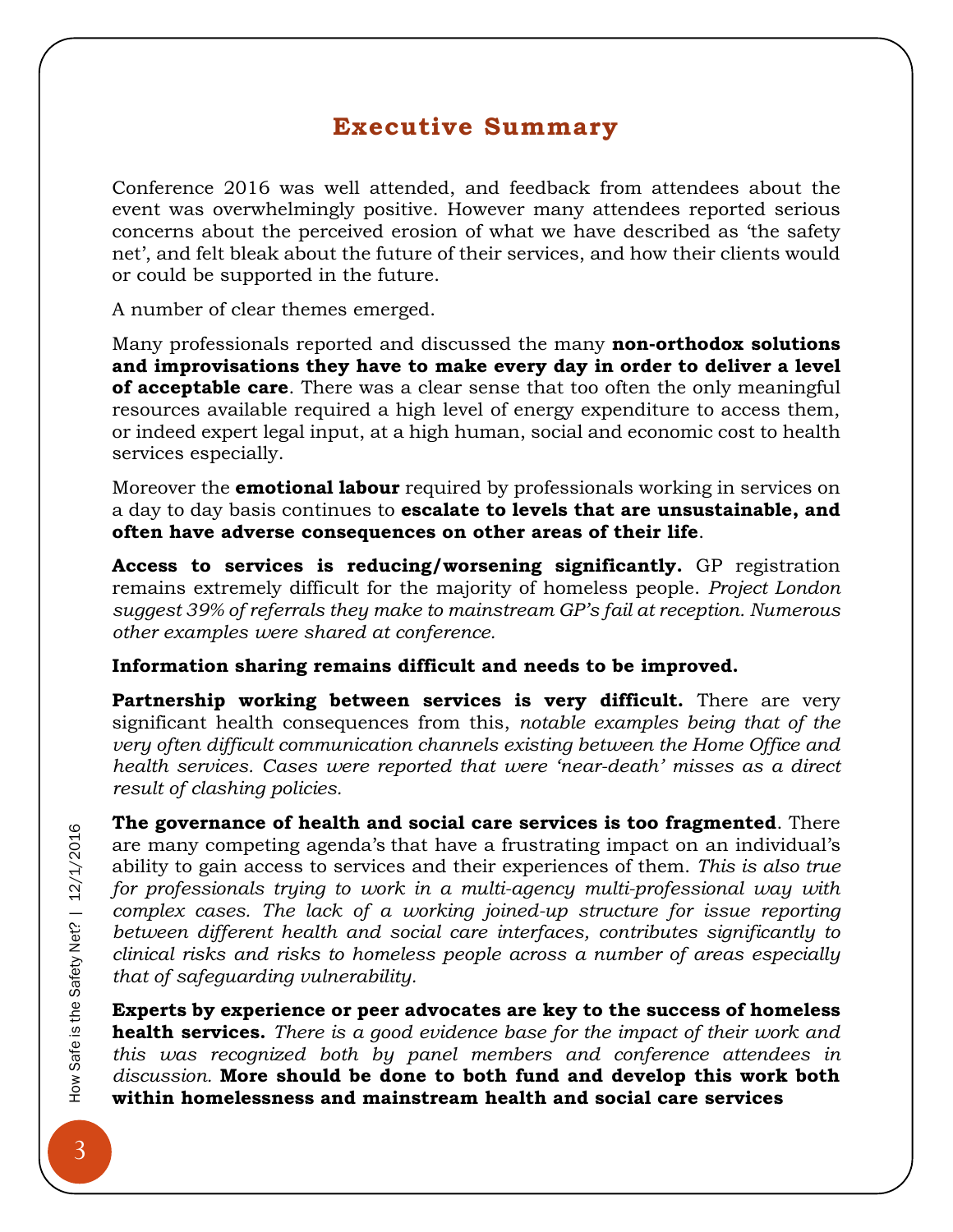#### <span id="page-4-0"></span>**Introduction**

This report by members of the London Network of Nurse and Midwives Homelessness Group (LNNM) attempts to summarise the key themes and concerns that emerged at the Conference in May 2016 which was titled *How Safe is the Safety Net?,* and provides recommendations for pan-London commissioning. The report underlines the group's attempts to strategize at a conference wide level, in order to promote service improvement and professional learning.

The LNNM is an unfunded network of professionals working in homelessness and people with lived experience of homelessness that has been in existence since 1999, and has recently evolved from being a purely nurse and midwife network to include allied health and housing professionals. We have also welcomed people with lived experience of homelessness, and have recently benefited from partnership with Groundswell in the production and organisation of our conferences.

Firstly, notes are provided on the discussion groups that were undertaken at the conference. These groups involved all conference attendees. The report includes outcome measures where they were suggested by the discussion groups to support development ideas.

Secondly, there is a report of the panel discussion. The Panel Members were Garry Money, *Associate Director, London Homeless Health Programme*, Hong Tan, *Head of Health in the Justice System (London Region*), Susan Munroe, *CEO, Freedom from Torture*, Dr Claire Shortall, *Refugee Health Lead, Doctors of the World*, Ronald Kelly, *Solicitor, Southwark Law Centre*. These experts were asked some hard questions about both the practical realities of policy delivery, and the implementation challenges that health care professionals and allied workers in the homelessness field face. There was much discussion about the interface between housing and healthcare, and the political nuances of service access.

Finally, the key themes from conference are summarized for the purpose of informing policy development. All workshop presentations provided to the conference organizing committee are available from our website for review, as are the audio recordings of some keynote speeches and the panel discussion.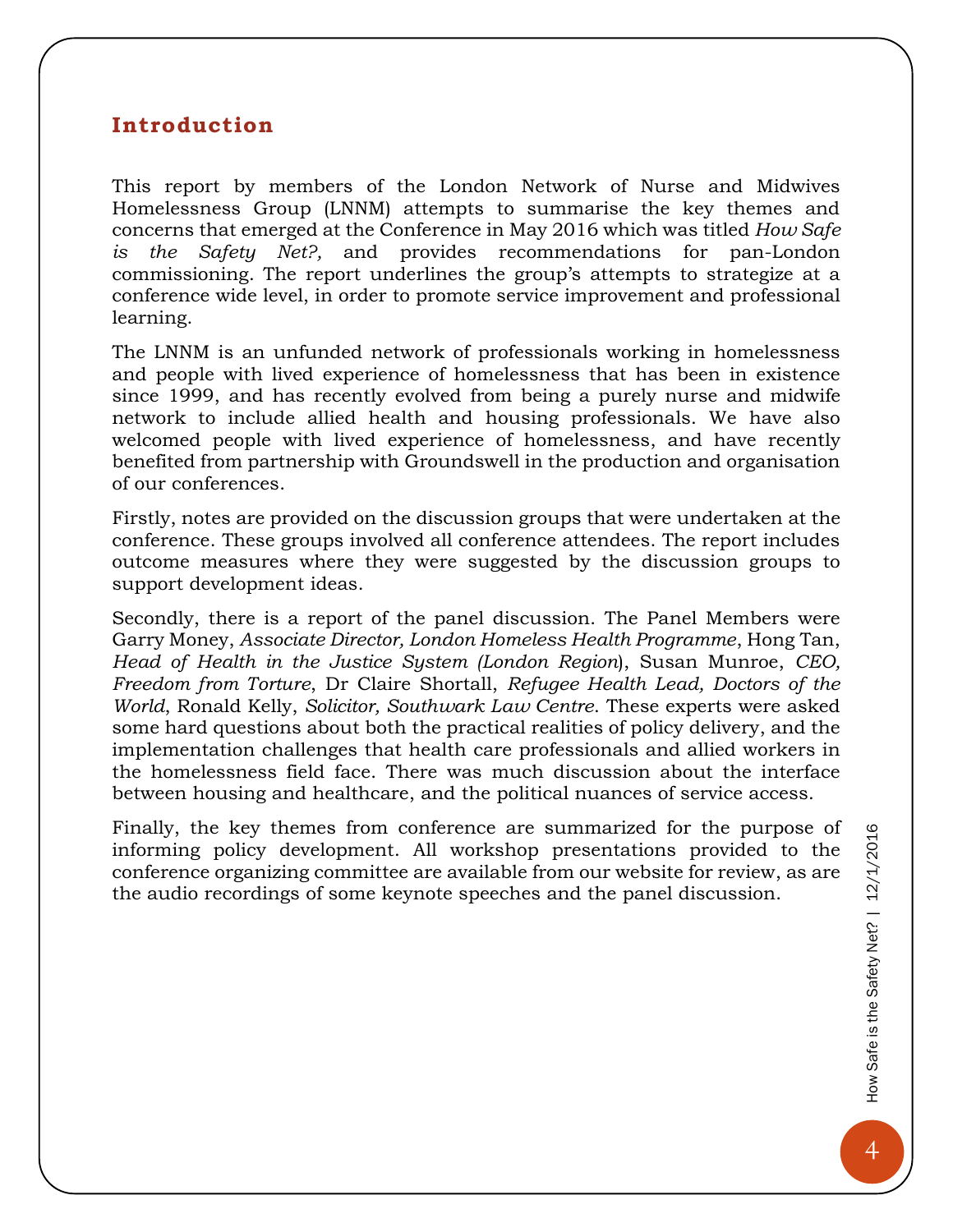#### **Event Summary**

Conference 2016 was held on the  $20<sup>th</sup>$  of May, and was attended by over 250 people from a range of professional backgrounds across health, social care and housing. A large number of attendees were nurses, but there were also significant numbers of doctors, midwives, health visitors, allied professionals, and workers from key voluntary sector organizations and policy makes, as well as people with lived experience of homelessness.

This number was double that of the previous year, so a change of venue was required. A full attendee list is available on request.

Similar to previous years the day comprised key note speeches, workshops on specific topics, and opportunities for thinking about our policy wish-list/key concerns in facilitated discussion groups. There was a panel question and answer session that generated lively debate, and live music from the Streetwise Opera which was breathtaking.

#### **Support/Infrastructure**

We were lucky to have the support of the Territorial Army who were very flexible venue hosts. The event was catered for by the Munch Marylebone Women's catering collective.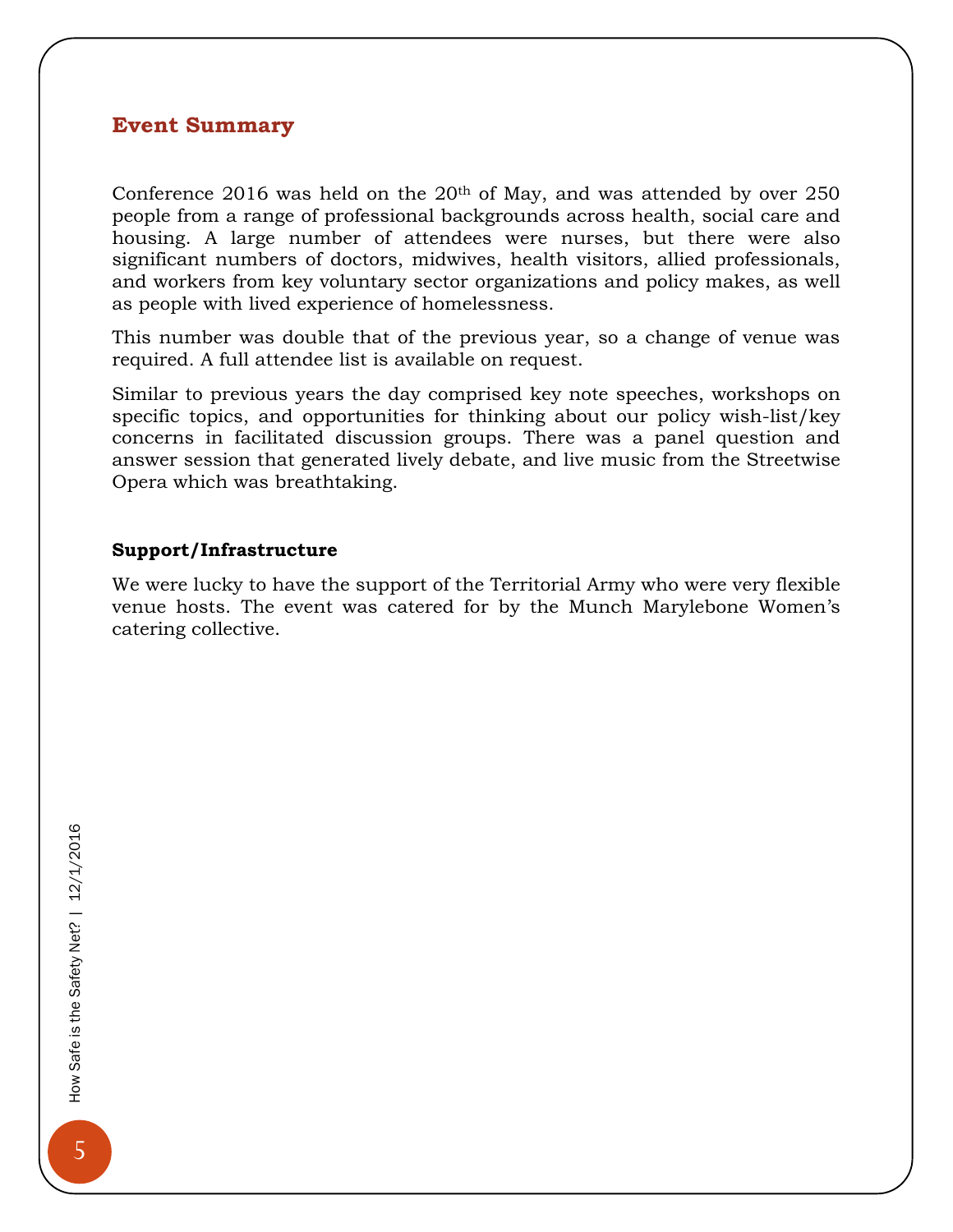#### <span id="page-6-0"></span>**Feedback from Discussion Groups**

198 conference delegates were divided into four discussion groups by the planning committee. The make-up of these groups was planned in advance to ensure a varied cross-section of professions, services and areas of work. Members of LNNM Conference Team facilitated the focus groups. Three questions were presented to the four large groups (see below), who were asked to split into smaller groups to share their thoughts, and then to feedback to everyone. Notes were taken to form the basis of this summary. Further contributions via email after the event were accepted although these were a small number.

#### <span id="page-6-1"></span>**Key groups vulnerable to slipping through the safety net**

#### **Question 1:**

*"We want you to spend a few minutes discussing examples of clients you have worked with who you think have 'slipped through the safety net'. Do your teams work with many of these clients? Can you identify any key groups who are vulnerable, or any particular themes?"*

Analysis of all four focus groups' discussions has identified key groups more vulnerable to slipping through the safety net, than perhaps others. By definition a homeless person is vulnerable. The focus of discussion was the demographic groups within the homeless population that have additional factors that make them more vulnerable to system failure, and the themes linking these groups.

#### <span id="page-6-2"></span>People born outside the UK

- Clients with No Recourse to Public Funds (NRPF)
- Asylum seekers
- Undocumented migrants
- Trafficked people

One of the main themes that emerged from this discussion was the vulnerability of patients who are born outside of the UK, and do not have citizenship. This included people who have been undocumented migrants, EU citizens with no recourse to public funds, and people who had been trafficked, but also asylum seekers and refugees. These groups were felt to be at increased risk of homelessness and to have fewer options for accommodation. It was also felt that they faced many obstacles to accessing adequate healthcare, and were therefore seen to have poorer or deteriorating health.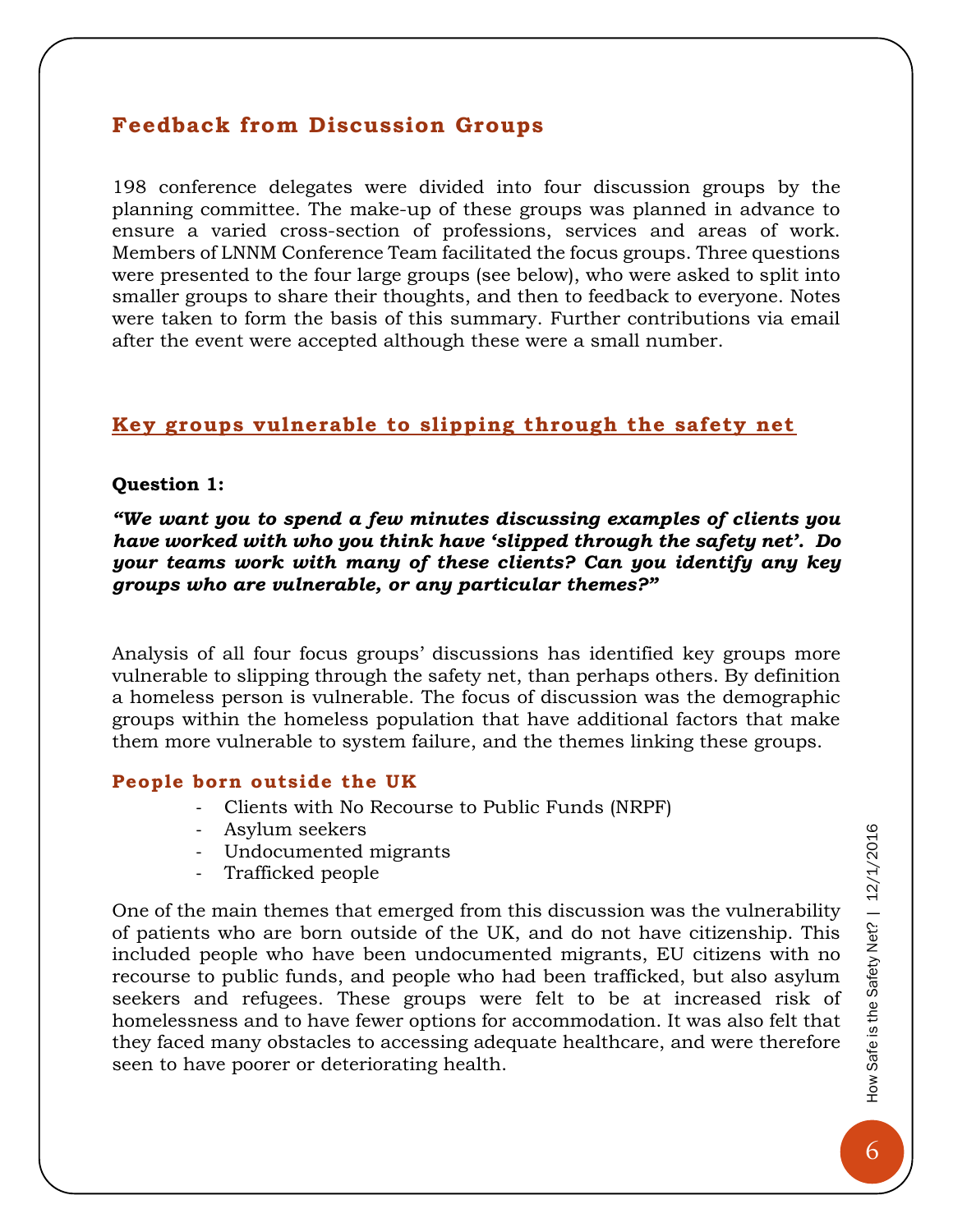Obstacles to accessing and receiving equity of healthcare included a lack of awareness of their rights, poor understanding of how the NHS system works, and language barriers. The Home Office policy of creating a "hostile environment" for failed asylum seekers and undocumented migrants – denying essential services while failing to take swift action to deport people – was felt to be a major factor in deterioration of health in some cases. Particular concerns were expressed regarding the mental health of current and failed asylum seekers, many of whom have experienced trauma and/or bereavement.

Many delegates were apprehensive about planned changes to NHS charging policy for non-UK born patients. There were reports of London hospitals actively pursuing payment after patients had been discharged, in particular following maternity care. It was felt that most patients would be unable to pay these large bills, and this would lead to debt-related anxiety, possible negative impacts on future immigration decisions, and increasing numbers of people failing to access essential healthcare, including midwifery & obstetric services.

#### <span id="page-7-0"></span>People with mental health problems

The high threshold of care to access some mental health services, due to cuts to mental health budgets, was a major concern for delegates.

It was widely felt that people with mental health problems classed as "low-level", and not "severe and enduring" or without psychotic features, were denied access to adequate support. A very high percentage of homeless people report mental health problems, and these issues often have a significant impact on their physical health and opportunities to find and maintain accommodation.

People with complex psychological trauma issues (personality disorders) were felt to be especially at risk of deterioration in their health and wellbeing. A tendency to use many different services was discussed, with a lack of joined up working between services leading to inconsistency in care, and sometimes repeated assessments without a service being offered. Frustrations were expressed that meaningful solutions to physical health or housing problems were not possible to achieve without specialised mental health support. The wider context of failures in the care system and child mental health services was also highlighted as a contributory factor for complex personality problems in the longer term.

People with a dual diagnosis of mental illness and substance misuse were also identified as vulnerable. The separation of addiction and mental health services was felt to be unhelpful, causing people to become stuck in a cycle where their mental health cannot be addressed while they are intoxicated, and their addiction cannot be treated without mental health support.

Inequity in peer advocacy funding was also discussed in a mental health context - peer advocates funding has traditionally focused on physical health appointments and excluded appointments for mental health or addiction services.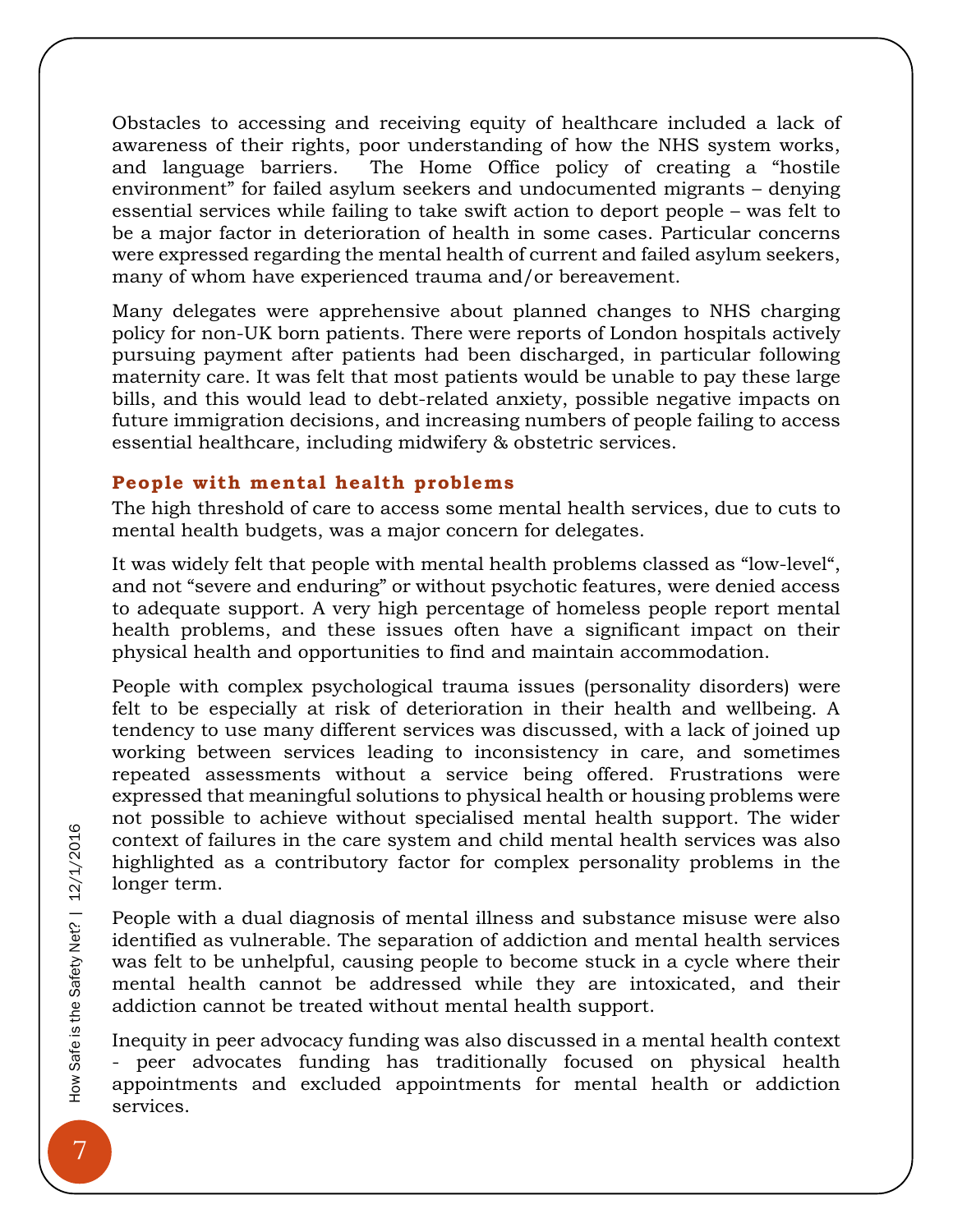#### <span id="page-8-0"></span>**Peop le involved in / affected by justice system**

People released from prison were felt to be at high risk of repeated homelessness, with many releases occurring straight to the street, without any plan for accommodation. This was reported to cause high levels of re-offending and the immediate re-initiation of alcohol or drug use following detox in prison.

Punitive systems employed by London Councils, with a focus on enforcement as a solution to homelessness – e.g. issuing ASBOs, and refusing to engage with people rough sleeping in certain areas – were felt to be misjudged, and to lead to the criminalisation of vulnerable people. Restrictive door policies of local authority funded day centres, based on local connection, were also discussed as an obstacle to homeless people accessing outreach health services on their premises.

Similarly the criminalisation of sex workers was felt to increase risks to personal safety, and to prevent access to healthcare. Perceived police failures to take violence against sex workers seriously in some cases, and a criminal focus on sex workers themselves, was felt to be increasing reluctance to report assaults. Healthcare services that previously provide outreach to brothels in central London cannot now be accessed by some sex workers, who have been 'dispersed' to the suburbs.

#### <span id="page-8-1"></span>**Home less peop le unable to access healthcare**

Increasing difficulties accessing healthcare and poorer health were reported amongst people in temporary accommodation or sofa surfing (who are often very transient across London), and other people judged not to be in priority need for housing, or without a local connection.

Two main issues with accessing healthcare were identified:

1. Unable to register with GPs

Despite NHS England guidance that GPs should register homeless patients, using the surgery address, this was widely reported as still not happening in practice, even when peer advocates accompanied people to support registration. Lack of proof of address and ID remains a major obstacle to GP registration.

2. Difficulty getting appointments

Even if GP registration is possible, difficulties navigating the rigid appointment systems remain. Many GP surgeries refuse to book appointments unless patients call during a narrow time slot in the morning. Consultation times are often too short to discuss more complex health problems, or address more than one issue. Homeless people do not have access to a phone, or may have other priorities (e.g. accessing food or shower facilities) that conflict with healthcare appointments, and their referral appointment letters are often sent to old addresses, leading to high Did Not Attend (DNA) rates. Inflexible DNA-discharge from treatment policies (where hospitals cancel referrals after a number of DNAs) mean that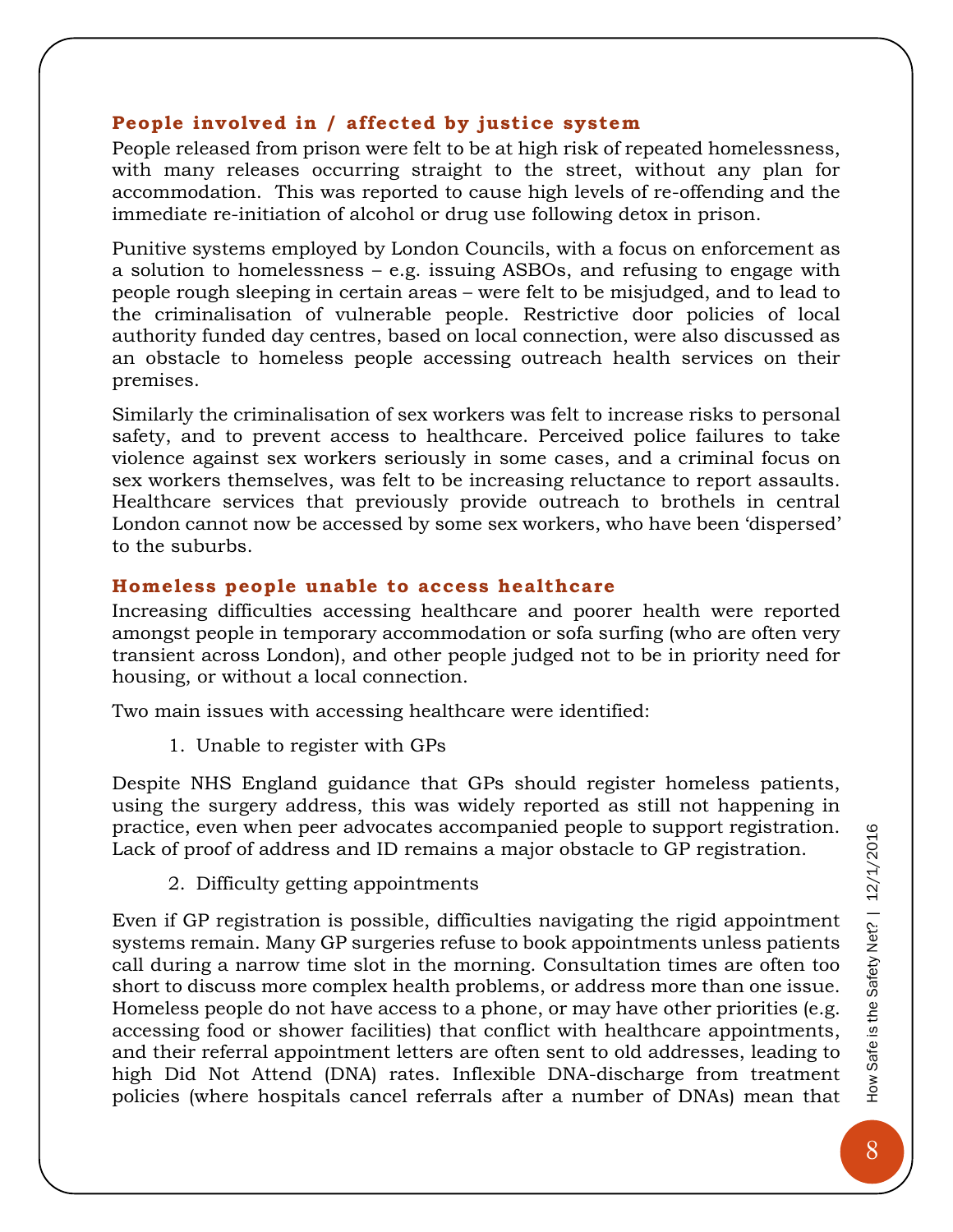health problems go untreated, as patients and professionals are often unwilling to go through the processes again.

It was discussed that homelessness is not routinely or consistently recorded at all health contacts. There are many different terms or read codes used on medical notes, and many hidden homeless patients who may give a false or 'care of' address are never asked about their living situation. Accurate data is therefore very difficult to collect and statistics of homeless people using the NHS are likely to be too low.

#### <span id="page-9-0"></span>**Home less peop le at the end of life**

Quality end of life care is not always available to homeless people, as palliative care services are mainly focused on the housed population. The lower average age of death among homeless people (often related to alcohol or drug addiction) was felt to be a factor in this, leading to a failure to identify people as palliative, and therefore to arrange early support. Complex family and next of kin structures for homeless people were also identified as a challenge to ensuring end of life wishes are met. A high level of anxiety surrounding death was also reported among hostel staff and other residents.

#### <span id="page-9-1"></span>**Mothers post removal of children**

Homeless women whose children are removed by social services were identified as particularly vulnerable. Some women have had multiple children removed, due to on-going substance misuse, a mental health problem, a learning disability or a combination of these. The intensity of support during pregnancy, from specialist nurses, midwives and social services, with a positive focus on promotion of the mother's wellbeing, was felt to be in stark contrast to the lack of support after the birth and removal of the child. The emotional impact of the child's removal and the need to prevent repeated pregnancies with the same outcome are not being adequately addressed currently.

#### <span id="page-9-2"></span>**Peop le with learning disabilities / learning difficulties**

- Adults with no official diagnosis of learning difficulties
- People with autism / Asperger's syndrome
- Un-diagnosed or under-diagnosed Adult Attention Deficit Disorder
- Adults with undiagnosed learning difficulties or even simply literacy challenges

Service thresholds employed by social services were deemed to be too high, creating a situation where vulnerable people are "not vulnerable enough" to receive support. Many professionals reported systemic care failure issues around adults with signs of a learning disability, but no official diagnosis or lack of evidence around the diagnosis being used to 'gate keep' services with very little flexibility or common sense taken in approach. Many cases were reported where this rigidity led to hospital readmission, failed discharges and multiple adverse health consequences. In some cases historic assessments such as school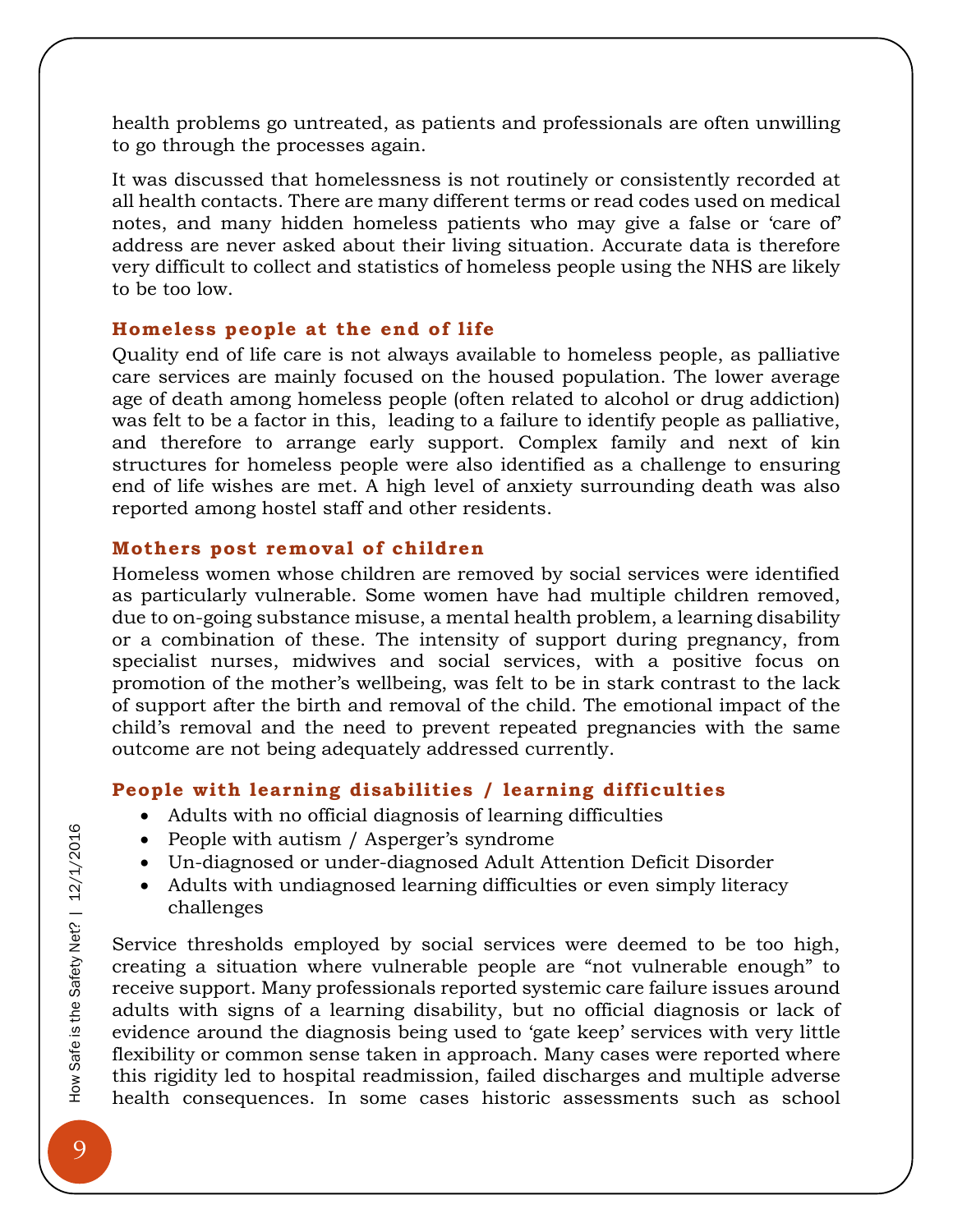statements of learning needs have been lost, or are not part of care records. If available in some cases this may have changed entitlement to care decisions.

It was also noted that it is difficult to refer to social services if there is no actual 'evidence' of threat or extreme vulnerability (i.e. in many cases serious professional concerns have not been deemed to warrant a response without 'evidence').

#### <span id="page-10-0"></span>**Home less Fami lies**

There are over 50,000 homeless families in London now, with many placed out of borough or outside the capital through dispersement schemes. Many professionals describe Bed and Breakfast situations rapidly approaching slum like conditions– overcrowded, dirty, invested. Families are often embarrassed and 'ground down' by the experience

#### <span id="page-10-1"></span>**Other vulnerable groups also mentioned during discussion**

- **-** Young men
- **-** Young people fleeing gangs
- **-** Women in refuges
- **-** LGBT people, especially if older or elderly

#### <span id="page-10-2"></span>**Suggestions for improvement & measures of positive impact**

#### **Questions 2 & 3:**

*Choosing one of the key vulnerable groups you have discussed, could your group make any innovative suggestions about what could or should be done to stop some of these situations occurring?* 

#### *Referring back to your suggestions from 2, could your group suggest how the positive impact of your suggestions could be measured?*

Suggestions for improvement made by all four Discussion groups, and possible methods of measuring their positive impact, are discussed below.

#### <span id="page-10-3"></span>Suggestions to improve healthcare for people born outside the **UK**

Key suggestions to prevent people born outside the UK slipping through the safety net focused on three main elements - culturally appropriate services, informing and empowering patients, and better hospital discharge for people with NRPF (it was felt that hospital admissions were a key opportunity to improve the lot of these patients).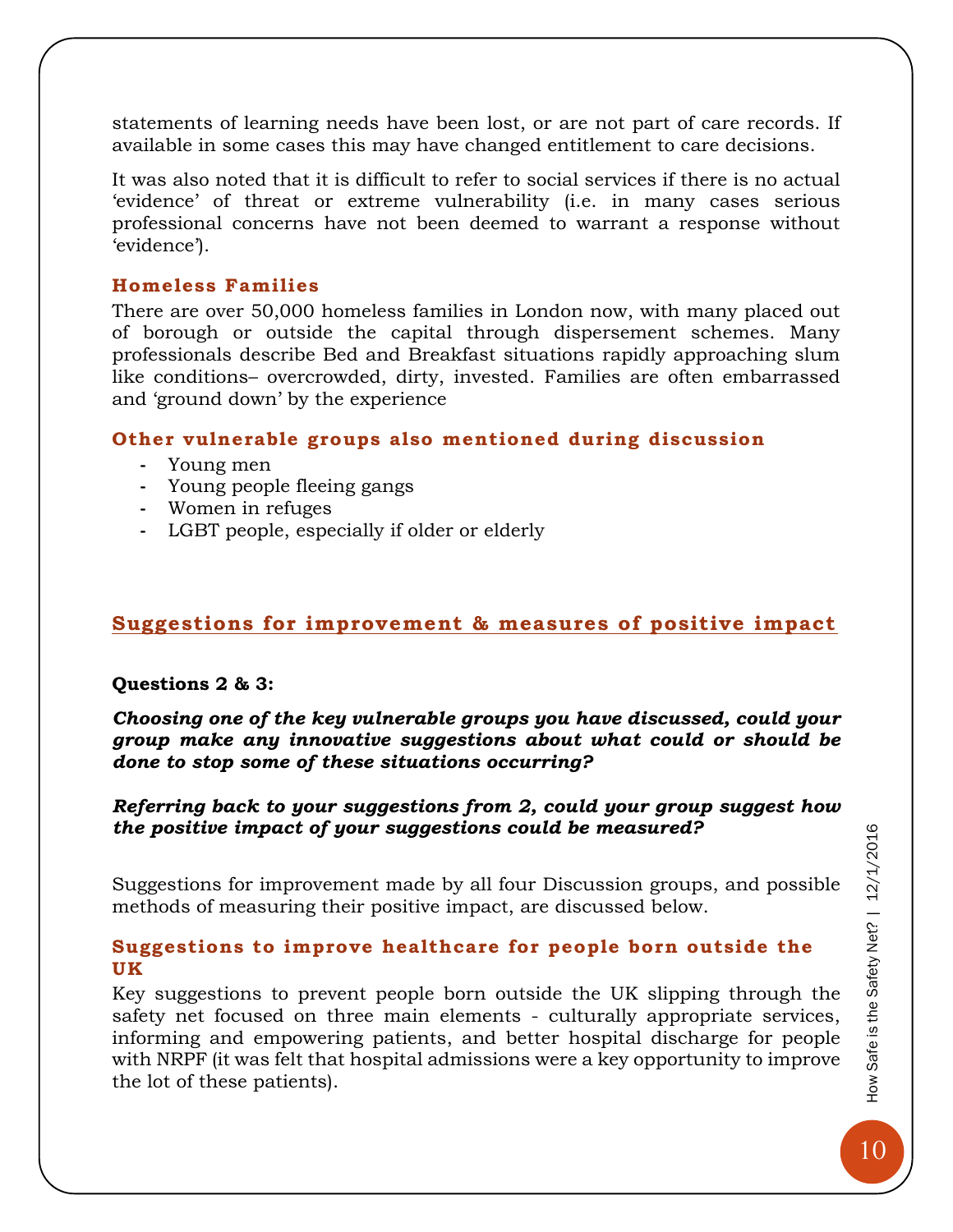To achieve culturally appropriate services efforts should be made to employ native speakers of appropriate languages. Interpreting services should routinely be available at GP and health service receptions, as well as during consultations. Training and briefings should also be provided for interpreters, improving their understanding of complex needs, health and social care terminology, and the management of these patients' – and probably their own - emotional distress. A pan London network of interpreters who have accessed this training could be established. English classes with a health focus could be provided in a variety of settings, emphasizing key phrases for health.

To inform and empower patients, healthcare clinics should ideally be located within a One Stop Shop, incorporating access to legal advisors specialising in immigration, housing issues and healthcare rights. Better legal support would enable people to appeal more NRPF and asylum decisions.

Better outcomes for people with NRPF could be achieved by establishing homeless discharge teams in all London hospitals, where all available solutions could be considered before discharge. To avoid discharge to the street, the provision of emergency bed spaces and respite projects in the community for very unwell clients with NRPF is also important (from a humanitarian perspective, and to avoid blocking beds). Alerting systems ensuring all local homeless health teams are informed of vulnerable discharges would improve continuity of care.

It was also felt that greater public awareness of the challenges facing people born outside the UK was essential, to personalize people's stories and offer an alternative to the negative portrayals common in the mainstream media.

#### **Measures that could be employed:**

- % services with native speakers employed
- % consultations using interpreters for non-English speaking patients
- % of clients without recourse that have received legal advice
- Reduction in A&E visits
- Reduction in discharge to the streets
- Reduction in unplanned hospital admissions and readmissions

#### <span id="page-11-0"></span>**Suggestions to improve healthcare for people with mental health** problems (in particular complex personality issues)

If changes to mental health service referral criteria are not achievable, then more specialised services need to be provided for people with complex personality problems. This should include outreach psychological services, offering specialised therapy with a proactive focus on making every contact with a person count. Referral processes, should be flexible and care provided on an open-ended basis to allow people to re-engage if necessary.

11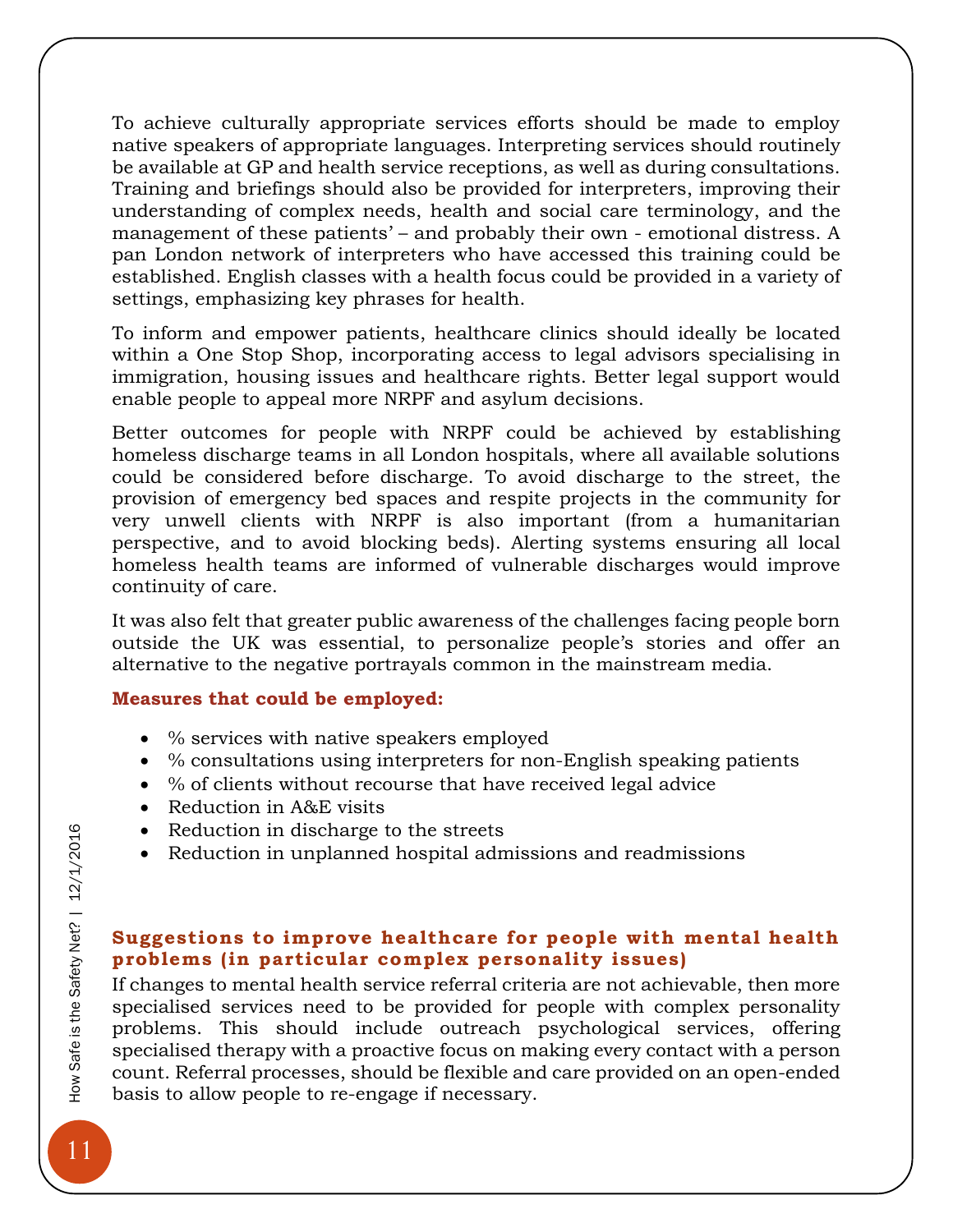Better communication between services across London was also suggested as an important factor in providing joined up care that crosses borough boundaries and avoids repetition. Joint work between mental health services, physical health services, addiction services and housing services was also felt to be essential in order to address the holistic impact of complex personality problems.

Funding for peer advocacy for mental health appointments would provide extra support for patients and increase levels of engagement with services.

#### **Measures that could be employed:**

- % of clients declaring a mental health problem accessing mental health services
- % Reduction in specific service DNAs due to peer support
- Increased wellbeing scores including measures of clients achieving employment, volunteering
- Reduction in the number of clients reporting feeling depressed

#### <span id="page-12-0"></span>**Suggestions to improve healthcare for people with addictions**

Addiction services should offer person-centred care, allowing time to build relationships and a non-judgemental, respectful approach. The importance of on-going support was emphasised with suggestions for open-ended therapy (no restriction on the number of sessions), and better follow up after rehabilitation to help maintain abstinence.

Joined up working was also discussed in relation to people with addictions. Provision of drug and alcohol services and mental health services within a One Stop Shop was suggested as an ideal solution. Peer advocacy should also be embedded within addiction services.

#### **Measures that could be employed:**

- % of personalised client goals met
- Increased wellbeing scores
- Length of time drug or alcohol free

#### <span id="page-12-1"></span>**Suggestions to improve care for sex workers**

The creation of safe spaces for sex workers - with a non-judgemental approach to lifestyle choices, including continued sex work – would allow healthcare needs to be met. The focus of services should be safety and prevention of violence, in addition to the promotion of better sexual health. Joint working with addiction services would provide better access, and individualised packages of care and support would improve patient experience.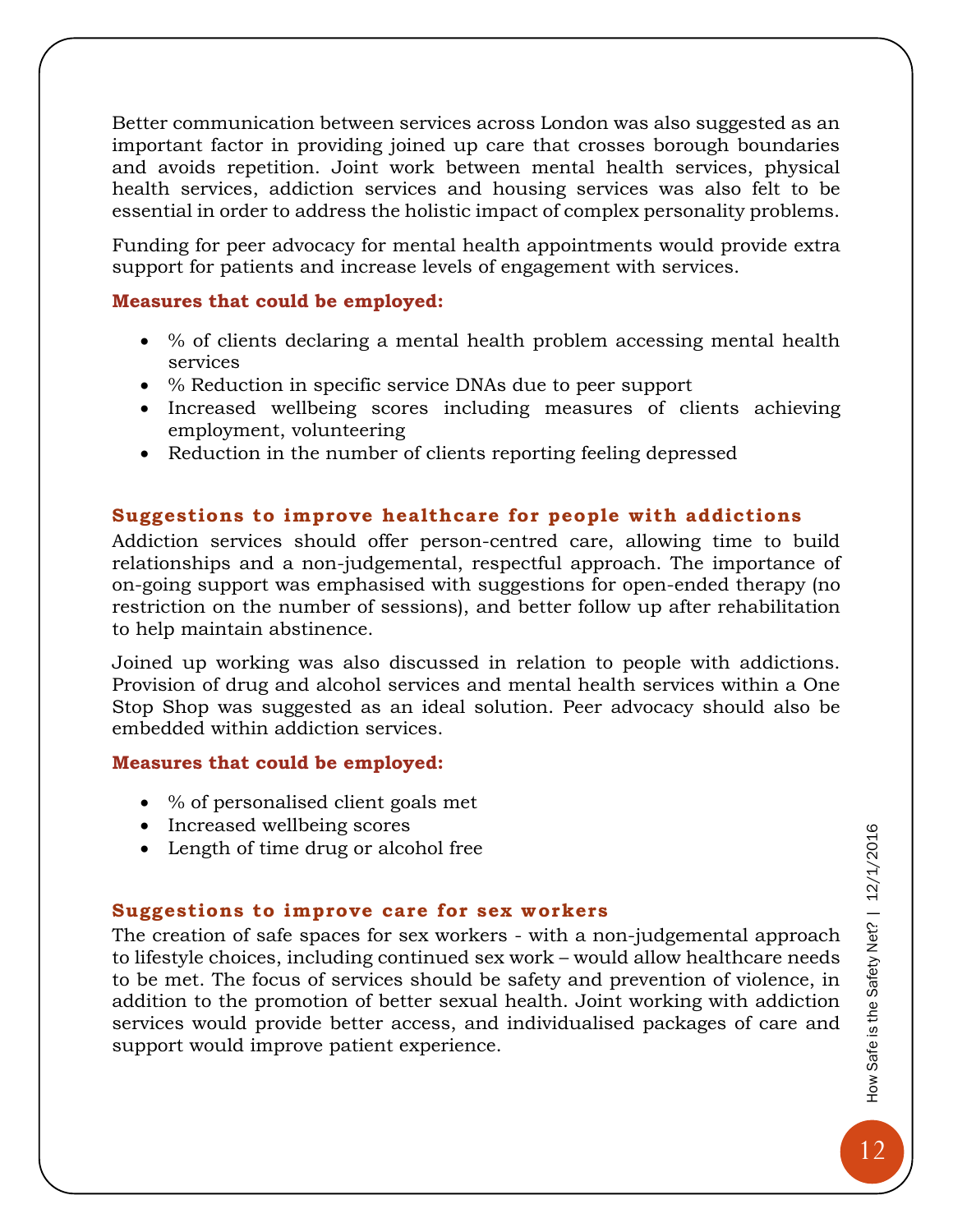#### **Measures that could be employed:**

- % of personalised client goals met
- Improvement in self-worth measures
- No of people engaged in drug and alcohol treatment

#### <span id="page-13-0"></span>Suggestions to improve healthcare for homeless people with **access problems**

To facilitate GP registration, information should be provided to homeless patients detailing their rights. Training for receptionists should be provided to increase awareness of registration rules and improve empathy. Universal registration forms, which could be sent into GP practices, would allow homeless teams to easily assist with registration.

In addition to the pro-active suggestions mentioned, it was also felt that GPs who deny registration access to homeless people should be reported to Healthwatch and enforcement measures should be put in place to ensure they comply with NHS England guidance, which it was felt does not happen very often now.

Flexible appointment policies for homeless patients would decrease the occurrence of repeated DNAs. These policies should include allowing homeless people to book appointments in advance at suitable times, and the facility to arrange double consultations. Suggestions to implement these policies included cards for people to present to receptionists or reminders on their medical records. All professionals should routinely screen for barriers to future appointment attendance when they discuss referrals or book appointments, and solutions should be put in place to overcome these e.g. peer advocate referrals, arranging communication of appointment details via text, through homeless health services or day centres.

#### **Measures that could be employed:**

- Reduction in % of A&E attendances with no GP registered
- Audit of Healthwatch responses to complaints about GP registration
- Audit of GP receptionist knowledge regarding registration rules
- Reduction in DNAs at GP practices
- Reduction in DNAs in secondary care
- Improved measures of patient experience & improved patient feedback

#### <span id="page-13-1"></span>Suggestions to improve palliative care for homeless people

To ensure early identification of palliative homeless patients training should be provided to increase awareness among health professionals, hostel and housing workers and homeless people, including details of how to refer to palliative care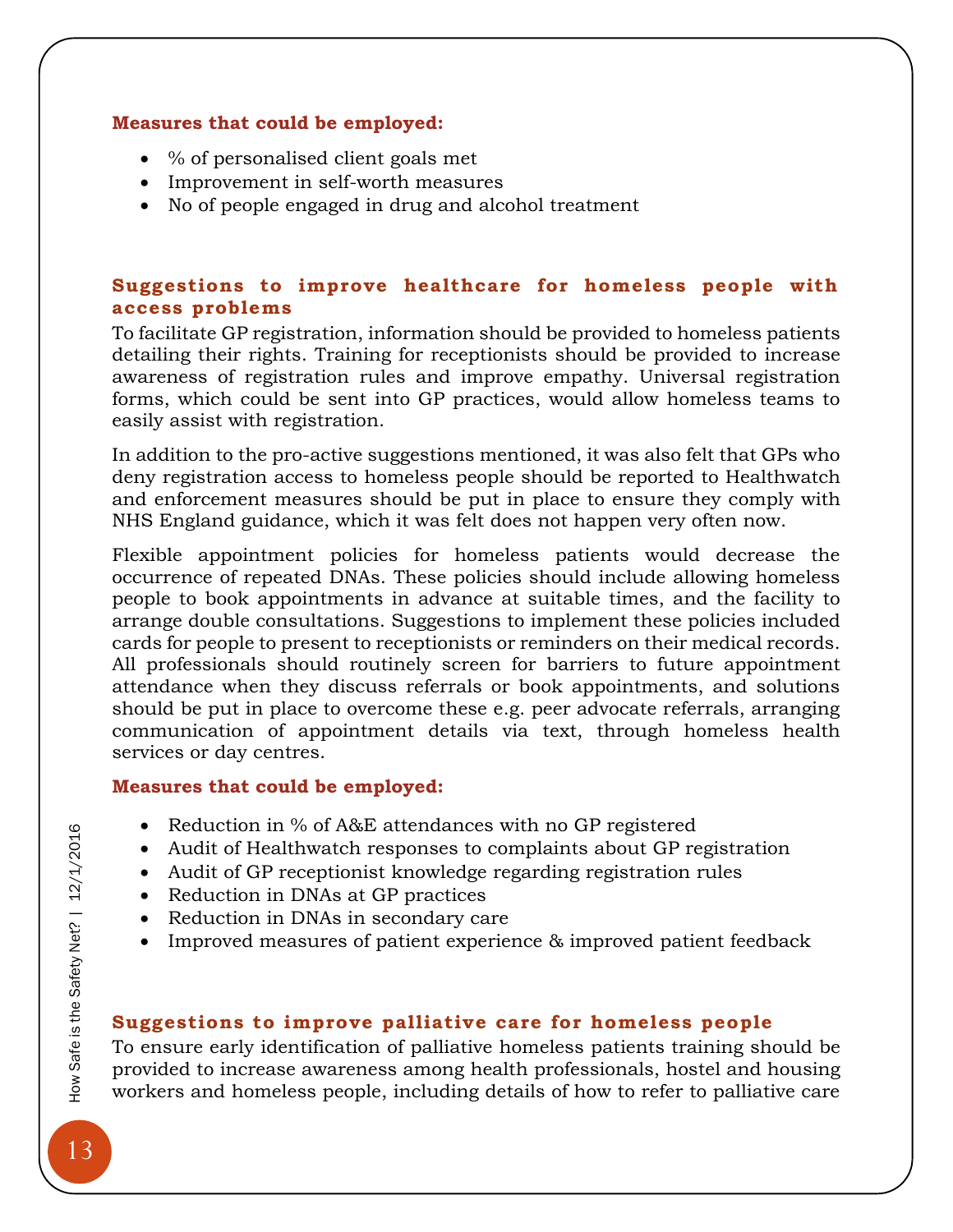teams and what support will be available. Training could also reduce staff anxiety and enable open conversations about death and improved emotional support. Better links between homeless health services and palliative care teams in the same area would also facilitate joint working.

Palliative care services need to be flexible, with an outreach element. An awareness of possible complex family situations and a focus on providing individualised end of life plans would also be important.

One innovative suggestion was the establishment of specialist end of life care hostels. The value of this idea was debated among the delegates, who considered whether improved access to specialised palliative care might be outweighed by individual wishes to die in familiar surroundings.

#### **Measures that could be employed:**

- No of health / housing service workers receiving specialist palliative care training
- Audit of staff awareness of referral criteria and process to local palliative care services
- Increase in numbers of referrals to palliative care from homeless services
- Increase in number of homeless people receiving palliative care.

#### <span id="page-14-0"></span>Suggestions to improve healthcare for mothers post removal of **child**

The care of mothers post removal of a child should be taken over by specialist teams providing bereavement and trauma support, as well as contraception interventions, and wider interventions to support recovery.

A London wide research programme was also suggested, looking at the needs and outcomes of homeless mothers after children are removed and including an economic analysis of the long-term impact if no support is provided.

#### **Measures that could be employed:**

- Reduction in subsequent unplanned pregnancies
- Increase in contraception uptake & smear testing / STI treatment
- Reduction in children taken into care

#### <span id="page-14-1"></span>**Suggestions to improve care for homeless families:**

It was felt there needed to be improved cooperation between health and social care. Ideally a pathway should exist for homeless families with at least one named health care worker that would have a clear role and be able to cross borough boundaries & ensure joint working between other professionals and the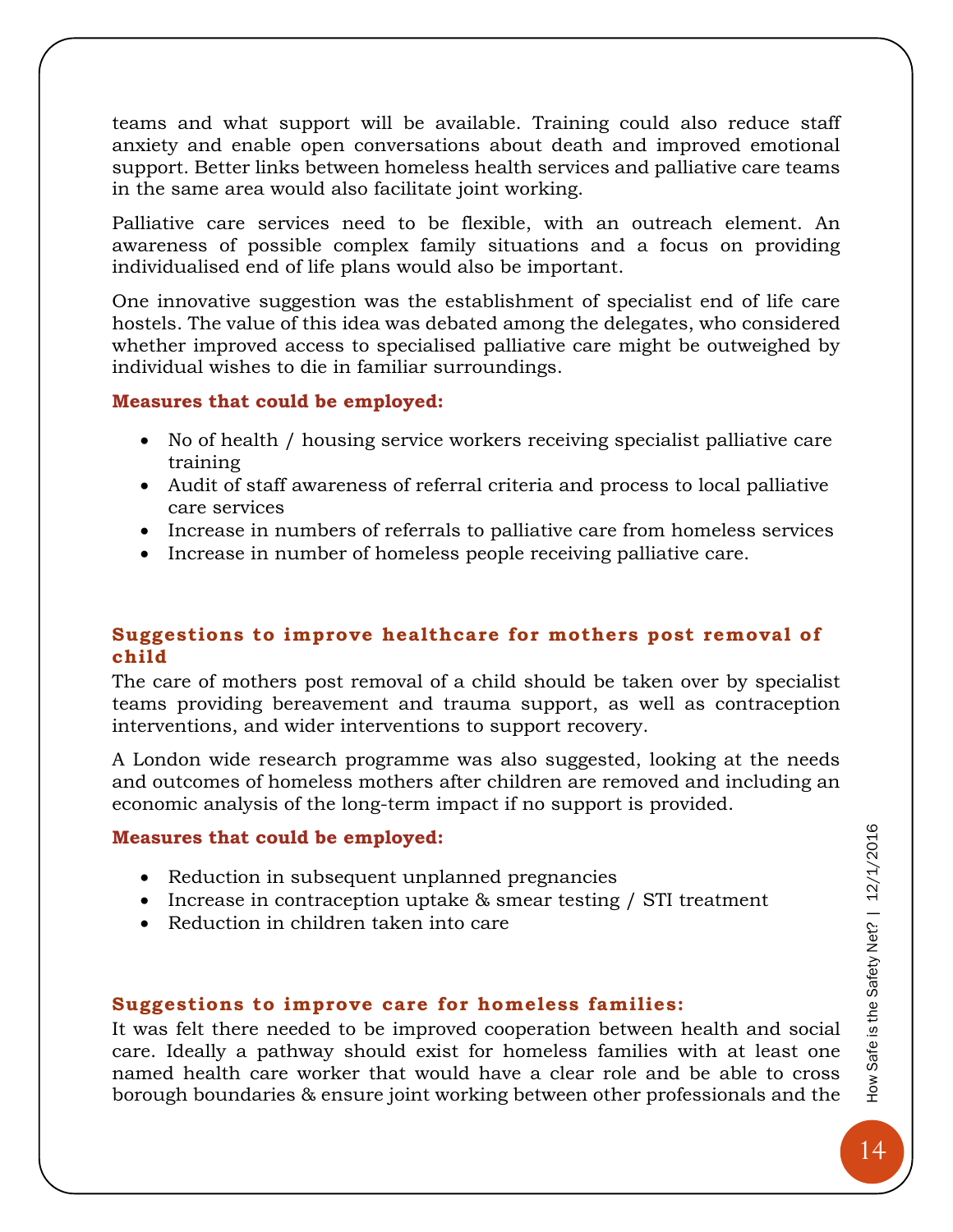families themselves. It was recommended that expertise within community groups should be drawn on – particularly around culturally appropriate discussions and translations e.g. different understanding of mental health.

#### **Measures that could be employed:**

- Lower DNA rates for primary and secondary care appointments
- Increased rates of child health checks / vaccinations etc being completed on time
- Reduced rates of child mental health
- Reduced rates of adult mental health
- Improved patient experience and feedback.
- Reduction in families lost to follow-up

#### <span id="page-15-0"></span>**'Gaps in the Safety Net' – Summary of discussion group thoughts on wider system solutions**

It was widely evident that the key concern of LNNM Homelessness Group members that inspired the title of the 2016 Conference (namely a concern that a background of austerity and continued cuts to public services was increasing the risk of vulnerable people slipping through the safety net) was confirmed through the related experiences of front line workers, peer advocates and experts by experience.

Ideas on wider system solutions included:

#### <span id="page-15-1"></span>Personalised goals as measures of positive impact

The creation of individualised care plans with negotiated personalised goals set by the client in relation to their treatment was felt to be both a positive method of engagement and in self report terms a potentially useful outcome measure. Work focused purely on healthcare professional identified clinical agenda's is likely to be significantly less productive.

It was noted that health outcomes in homeless services were notoriously difficult to measure: small incremental changes that may be very significant to a patient, may not be sufficient to meet health service targets. Self-report measures of wellbeing or motivation were recommended.

#### <span id="page-15-2"></span>**Improved data**

Improvement in data collection was a key point from the group discussions. Although every group had multiple examples of patients / clients who were slipping through the safety net, it was apparent that there is a lack of collated data evidencing this.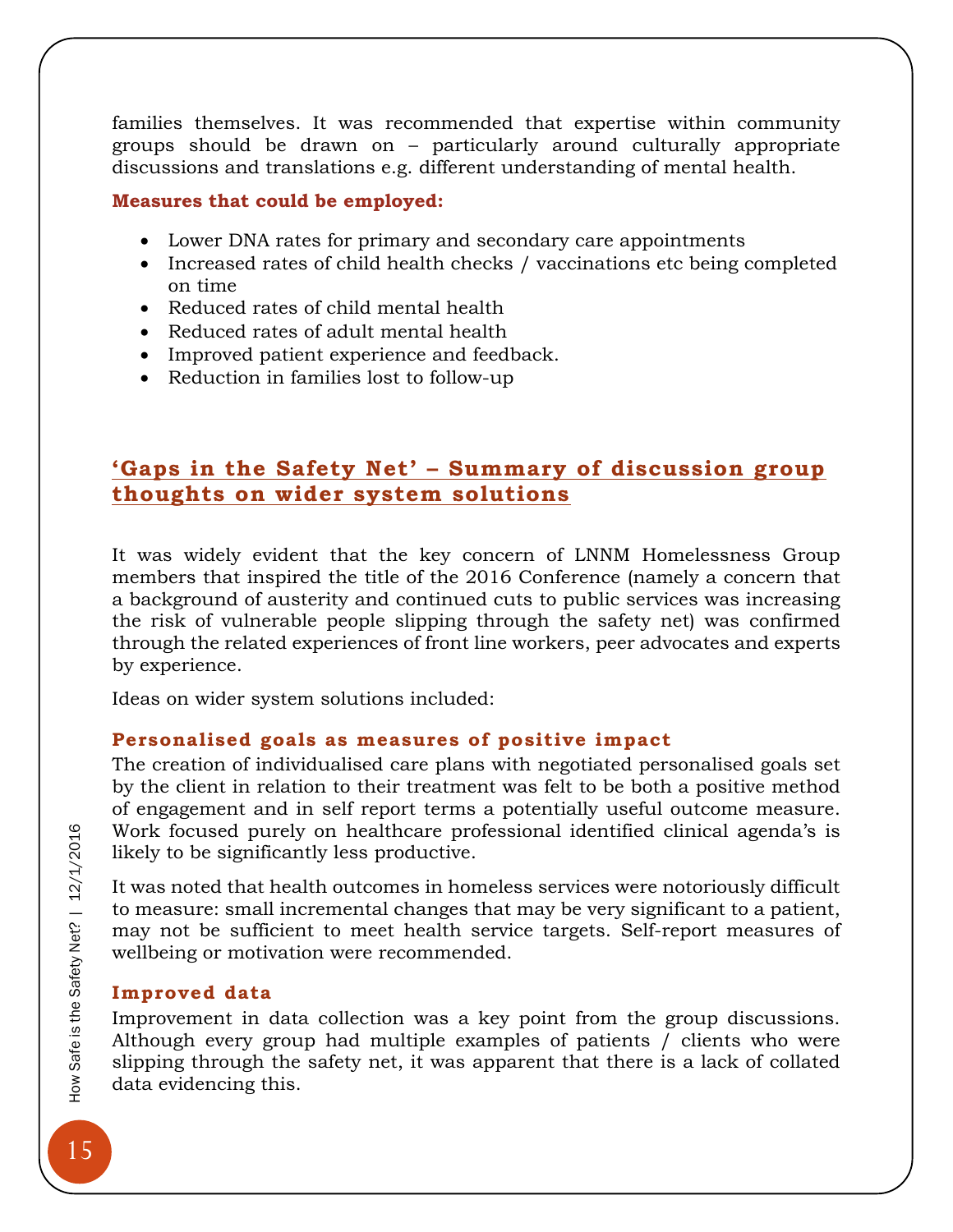*LNNM recommends that a central repository to collect stories and spot trends is established e.g. a Homeless Healthwatch for London.* Improved data collection would enable research into the long term impacts on society.

#### <span id="page-16-0"></span>**Integrated care**

Throughout the discussions the need for better communication and joined up working was repeatedly raised. Improved links were recommended between homeless health services and social care, housing and the Home Office (both prisons and immigration services); primary and secondary care services; mental health, physical health and addiction services; and the multiple agencies looking after families.

A major role of LNNM has been to improve integration and inclusivity, bringing together expertise and experience from across London, from different professions and experts by experience. LNNM recommends that we continue to work towards integration of services, with the aim of trying to close the gaps in the safety net.

#### <span id="page-16-1"></span>**Importance of Peer Advocacy**

The importance of lived experience was highlighted by both the discussion groups, and the panel session. Peer advocacy was seen as a fundamental strand of all health inclusion services, and funding should be expanded to cover mental health and addictions appointments. Mainstream services should also utilize experts by experience where possible.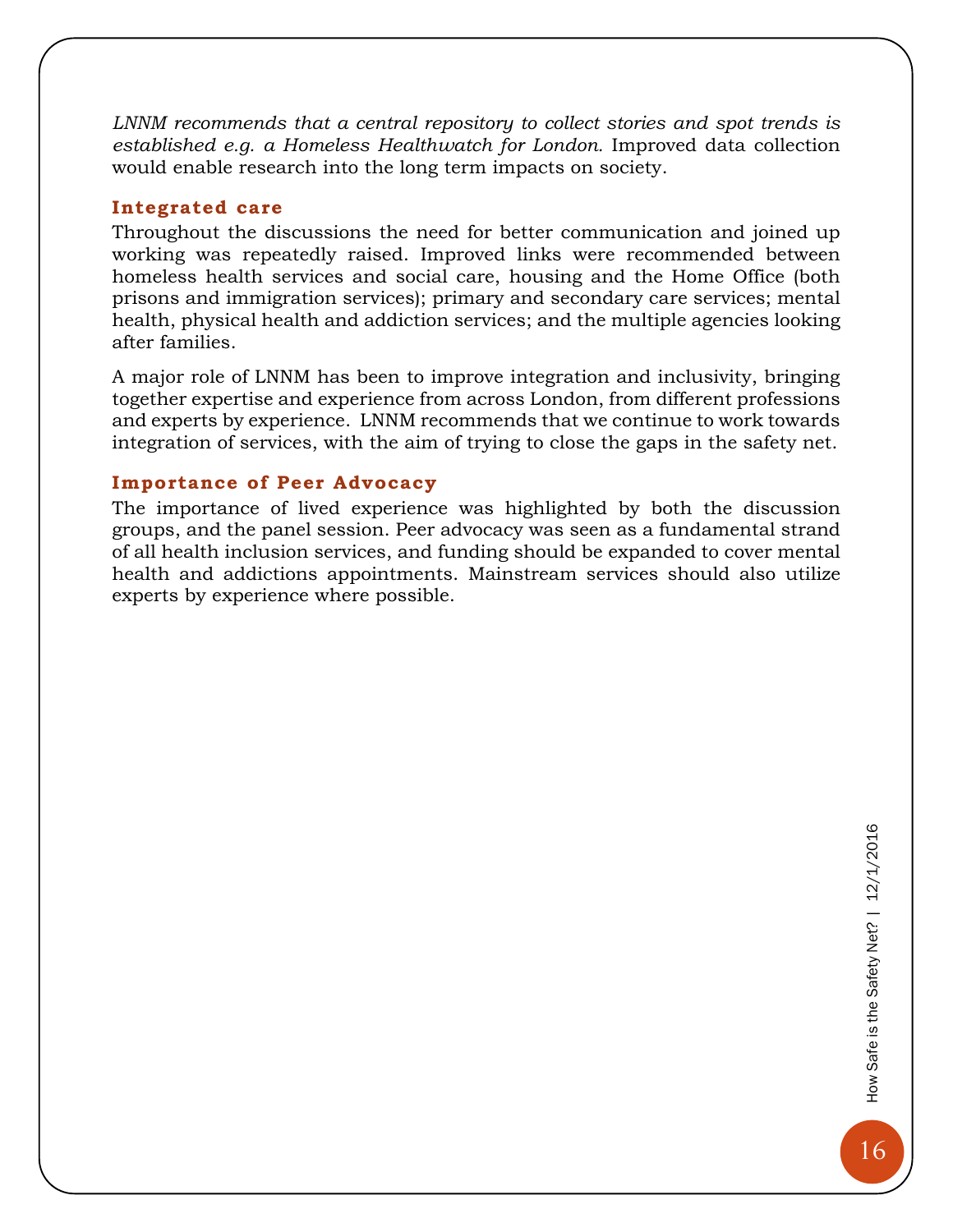#### <span id="page-17-0"></span>**Panel Discussion**

The panel discussion was run as a 'Question Time' style session with conference wide audience participation. Questions were submitted by LNNM conference attendees via email or verbally prior to conference, and then voted on to be the panel discussion questions of the day, using a manual voting system that was placed on the wall on the morning of the conference.

What follows is a brief synopsis of the key points made by each panel member in response to the questions asked. This is not obviously exhaustive as each question provoked lengthy dialogue between panel members and the audience, and a full audio of the panel discussion can be accessed online if desired: **<https://soundcloud.com/lnnmhomeless/lnnm-2016-panel-discussion>**

#### <span id="page-17-1"></span>**Panel members**

- Garry Money, Associate Director, London Homeless Health Programme, **GM**
- Hong Tan, Head of Health in the Justice System (London Region) **HT**
- Susan Munroe, CEO, Freedom from Torture **SM**
- Dr Claire Shortall, Refugee Health Lead, Doctors of the World **CS**
- Ronald Kelly, Solicitor, Southwark Law Centre **RK**

#### <span id="page-17-2"></span>**Question 1:**

**This year NHS England issued guidance for practices on GP registration policy, saying that practices should not insist on ID for our client groups. However our experience is that this is still happening. Does the panel agree that this is still happening, and what should be done about this?**

Question posed by Melu Mekonnen, a Groundswell peer.

**CS**: Despite the guidance we are seeing very high rates of GP refusal. This has been a major focus of Project London where we provide advocacy to support onward referral to GPs. It is very challenging that even with this advocacy 39% of our onward referrals for GP registration are refused, usually due to lack of identification documents being available - despite the guidelines that this isn't needed for registration.

**GM**: Absolutely recognize that this is a key issue that needs tackling. The London Homeless Health Program (LHHP) intends to provide much stronger guidance to the 1500 general practices across London.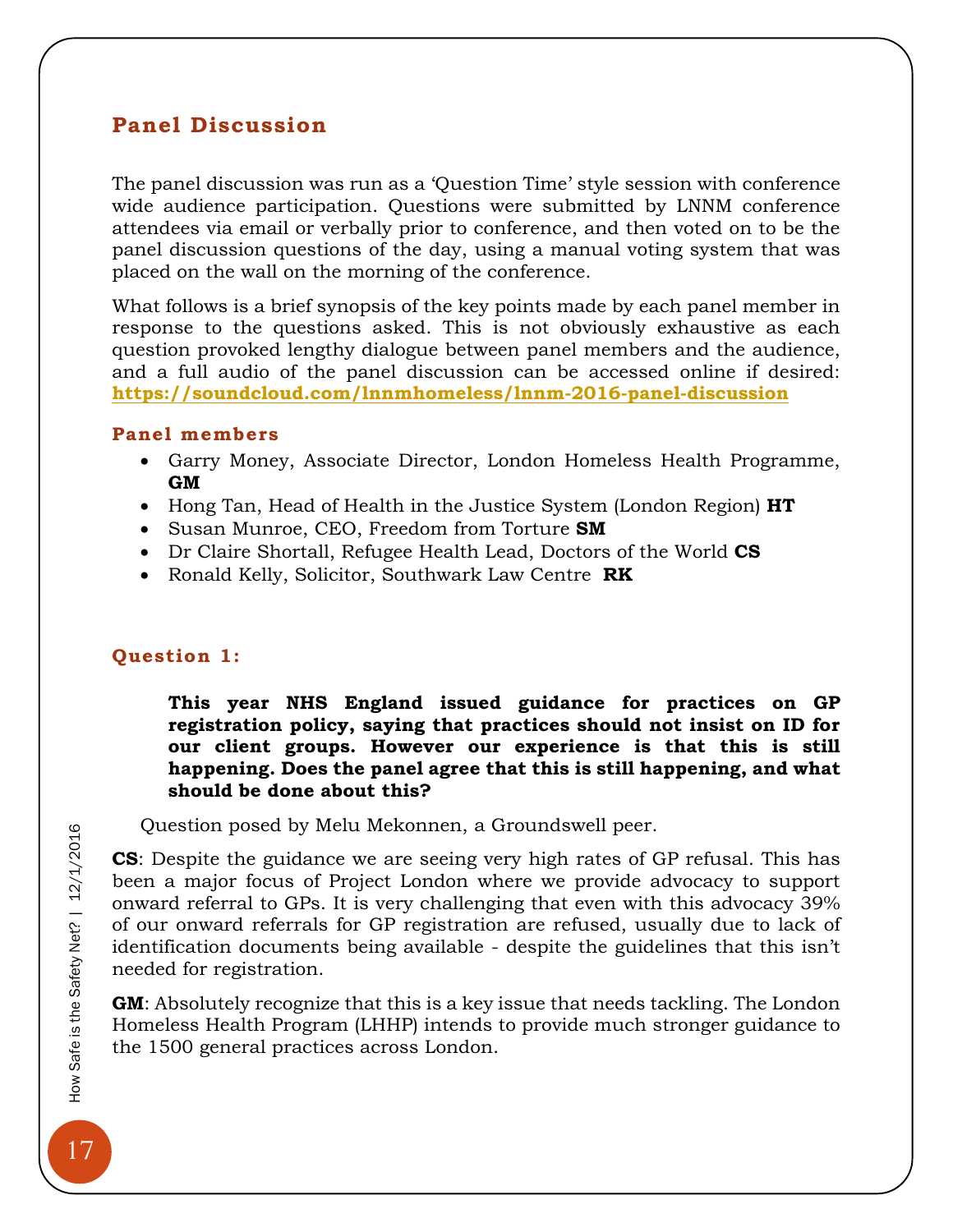**SM:** We need to think beyond just GP registration, and think about what postregistration support homeless people are getting for example access to interpreters, peer advocacy etc.

**HT**: The GP is critical as the first port of call to access the whole of the health and social care system. 70% to 80% of prisoners are not registered, or are removed from GP lists whilst they are in prison, and this is an acknowledged problem. We (NHS England, Health in the Justice System) have just commissioned a pilot in to support prisoners with registration on discharge.

**RK**: As a solicitor I find that generally if a phone call fails, I threaten to take them to court (Laughter and applause from audience followed this slightly tongue in cheek response!). There needs to be some kind of penalty to practices - fines might be effective here in improving practice rather than soft guidance.

#### <span id="page-18-0"></span>**Question 2:**

**We know of many homeless clients who are known to the Home Office and have no current legal status, yet they have not been detained, and are also deteriorating from a health point of view. In health we are desperately waiting for them to go over the 'care needs threshold', so we can get them some support. How can health care professionals influence the Home Office to enter into a discussion about a humanitarian approach to the management of these individuals?** 

Question Posed by Dr Caroline Shulman, Kings Pathway team

**CS**: A similar example of this that I am often faced with, is when families have no recourse to public funds (NRPF). They are often assessed under Section 17 of the Children's Act as having a child in need, but social care will not provide housing, so the child doesn't get support. The families move to wherever they can afford to live, and are forced into extreme poverty which worsens the child's situation.

**SM**: The wider economic and humanitarian costs of this must be debated. There is a lack of integration and partnership between health and social care in raising the profile of this issue. There is now a toxic discourse around immigration. The Home Office have a duty of care but don't communicate with health care services – this needs to be taken up at high level.

**GM:** Most NHS management teams, have no relationships with the Home office. There is a beneficial dialogue to be had, as healthcare professionals do not want to enforce immigration policy and are stuck with very difficult choices. The London Homeless Health Programme is attempting to build links now. London as a whole has some clout, as it is a healthcare system with a very large budget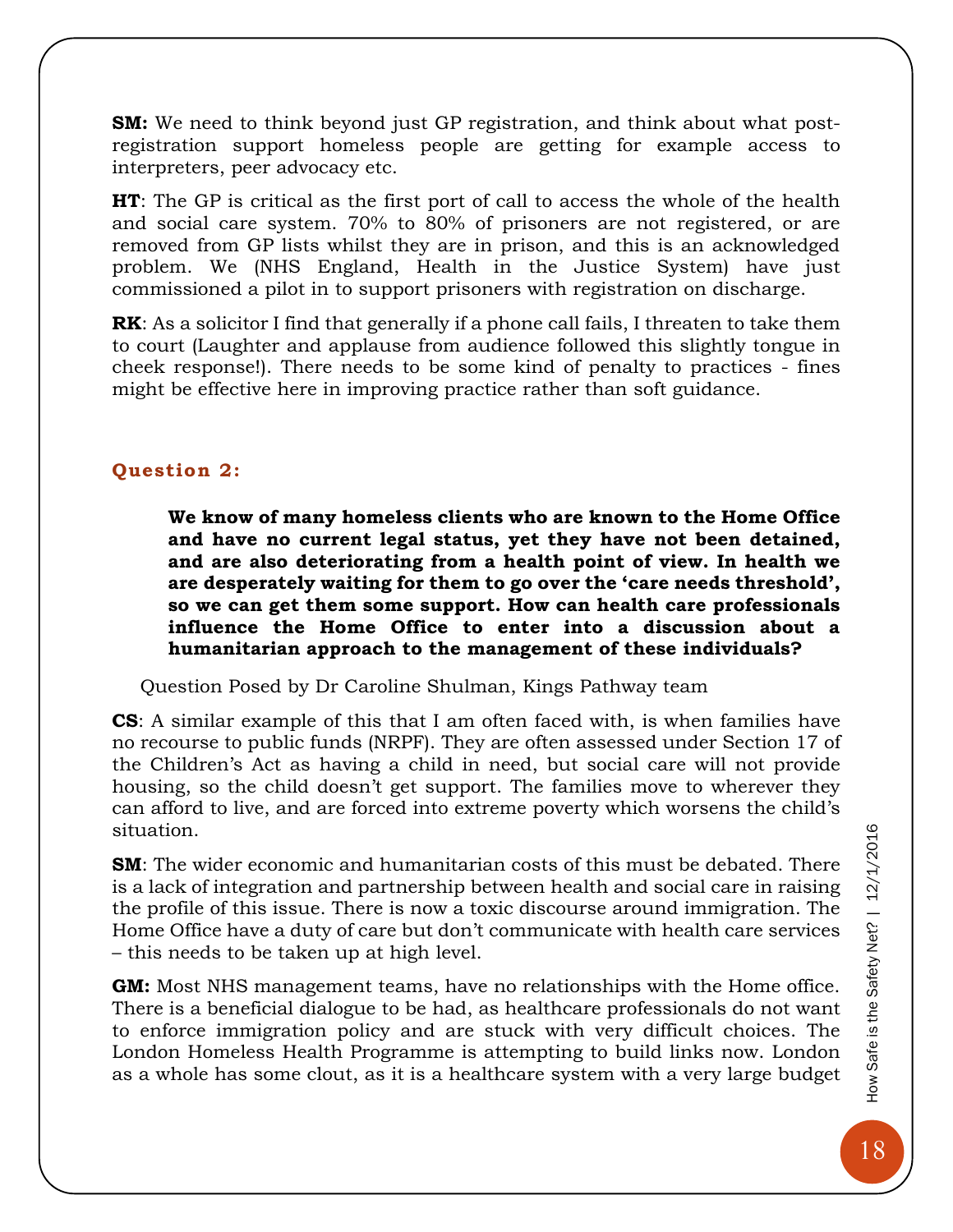which provides some leverage. The GLA also need to be in the debate as social care budget holders.

**RK:** With regard to children it is also important to note that Local Authorities (LA) are being told that Section 17 is not expected to provide support to the family members of the children if they are all irregular migrants. I also recognize similar conflicts of interest e.g. a) where hospitals want to discharge a patient, but not to the streets, but thus support assertive reconnection policies when people do not want to be reconnected. b) where women are not accessing maternity services because they feel scared that charges from this will affect a decision regarding their immigration case. They know they can't afford to pay any potential charges, so don't access care. It is possible that Europe can hold the UK to account for this. Most EU countries exempt pregnant women and children from charges to healthcare, and there are very significant adverse effects and risks attached to this kind of charging.

#### <span id="page-19-0"></span>**Question 3:**

**Ensuring a flow of information between services that benefits and protects our most vulnerable clients, and manages public health risk still remains out of reach despite a general consensus that data sharing should take place in these cases. E.g. there is currently no national alerting system for transient homeless pregnant women / vulnerable migrants. Does the panel agree this is an issue, and if so, how can we ensure that further work takes place in this area?**

Question posed by Nicky Tanner, Lead Nurse Homeless Health Team, Westminster

**HT:** This is key issue e.g. when we recently reviewed the map of the Haven Rape Crisis Centres we found that attendees were experiencing repeated requests for the same information, with significant adverse consequences. We have since redesigned the system. Information sharing is vital as well as the information governance to support this and we.

**GM:** This is focus of some of the LHHP work. It is recognized this is an issue which concerns practitioners, and is ongoing. We agree that it is very important and needs addressing, and are thinking about how best to support change.

**RK**: Data sharing is vital, but critical analysis and interrogation of data provided needs to take place. The quality of the information provided by actors such as the Home Office can be a big problem, as records often have gaps or mistakes within them.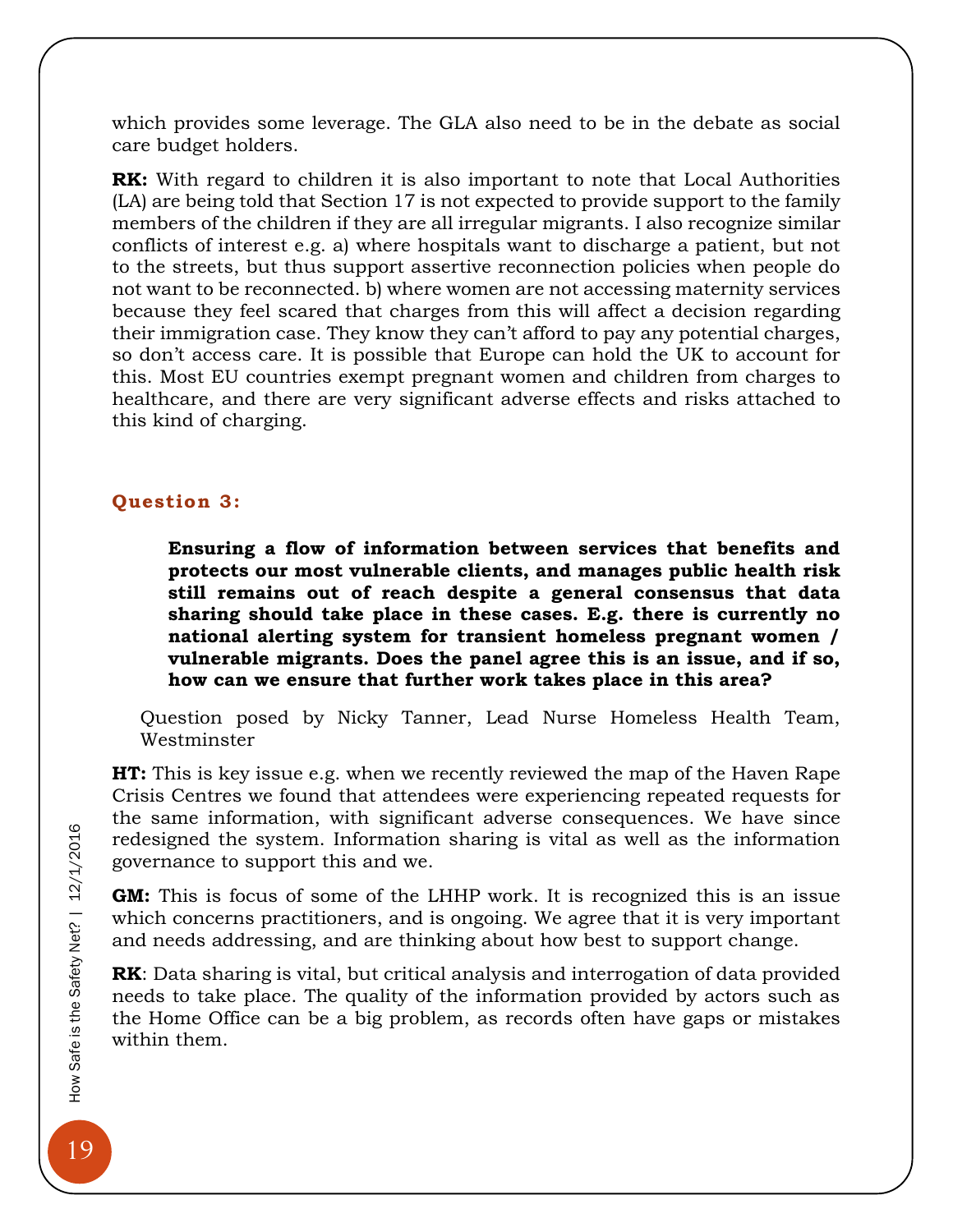#### <span id="page-20-0"></span>**Question 4:**

**One of the conference case studies concerns a prisoner with dermatology, mental health, and addictions problems who was discharged from remand homeless. After failing to obtain housing himself, he said he wanted to re-offend to avoid homelessness. However he ended up in hospital, where a Pathway housing worker helped him to get housing. What could be done to improve prison discharge processes in terms of health and housing?**

Question posed by David Axten Guys and St Thomas' Pathway team.

**HT:** Community rehabilitation companies are key players to engage in working towards solutions on this. There is currently a pilot project involving the Mayor's office, NHS England, the Home Office and a Community Rehabilitation Company with a focus on providing enhanced offers to prisoners which will hopefully improve things. It will be important to get data from this project - no one should leave prison without housing.

**GM:** The revolving door described at Accident and Emergency is due to multiplicity of other issues beyond exclusively health services, for example social care issues. It is important to note that in this case the Pathway team was more successful than the individual alone in obtaining housing – advocacy was needed to prove eligibility here. However Local Authority cuts have been very significant especially around what were previously 'Supporting People' budgets, so it is difficult for them too. The new Mayor has just been elected on housing platform – hopefully this will have positive outcomes.

**RK:** This is all due to gatekeeping. Local Authority's won't do anything currently unless they are forced to, but this is a position they have been forced into politically.

**David Axten, Pathway:** This is our experience. Even when clients are in clear priority need and attend a housing office, without support they are not likely to get very far.

**CS:** The threshold for access to mental health services is also now so high that you must be in crisis to access them. It is almost impossible to access things without having advocacy now, and knowing the exact words to say. This is difficult for service users who may have a language barrier or other communication issues.

**SM:** A significant proportion of the prison population have experienced brain injury, and therefore like familiar environments with structure where they feel safe and this may also be a factor which needs consideration.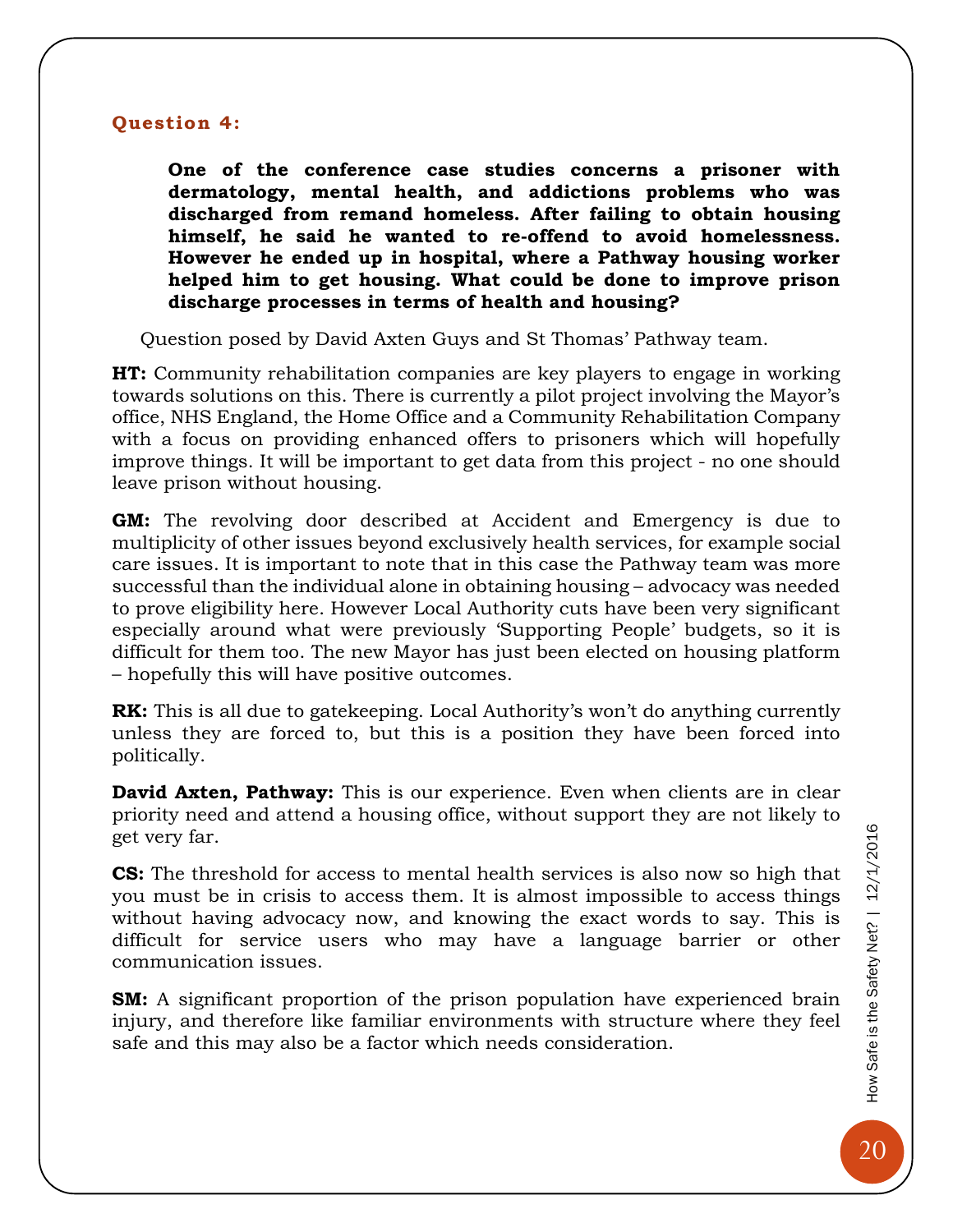#### <span id="page-21-0"></span>**Question 5:**

**At birth social services often offer support to children, but not the mother, presenting an unenviable choice for migrant women with no status. This tends to drives these women underground, threatening the future of both the mother and the child. What does panel think about this issue, and should more support be offered?** 

**CS**: Although I am aware of this being 'threatened', I don't know of any cases where children have been taken into care on this basis. Does anyone have an example of where this has happened?

**Audience response**: No cases known of actual child removal from parents but many cases where it was threatened. Typically in Section 17 support cases.

**CS:** Social Services need to be held accountable. Families need to be given advocacy support. Advocacy really changes what is actually said to clients. It is important that frontline workers are aware of this, and offer advocacy as well as any resources they provide.

#### <span id="page-21-1"></span>**Question 6:**

#### **Should peer advocacy be a core service for all health and homeless inclusion services and if so how should it be funded?**

Question posed by Dennis Rodgers, Groundswell.

There was a consensus across the entire panel that peer advocacy was fundamental to health and homeless services. Further it was suggested that this involvement should be broadened to more mainstream services.

**GM**: Peer advocacy means many different things to different organisations across London. This is an issue for commissioners who are not experts. Agencies have begun to gather good evidence base for peer advocacy, but this needs to be explained cleared to commissioners.

**HT:** We need to understand the power of lived experience a lot more, and leverage service users to have more influence in service design.

**SM:** This should be much wider than inclusion health, as the impact evidence is very powerful. However getting funding is very challenging as measurement of the impact is difficult in quantitative terms.

**Stan Burridge Pathway:** People with lived experience be involved in commissioning too. They be on the board to provide 'boots on the ground perspective'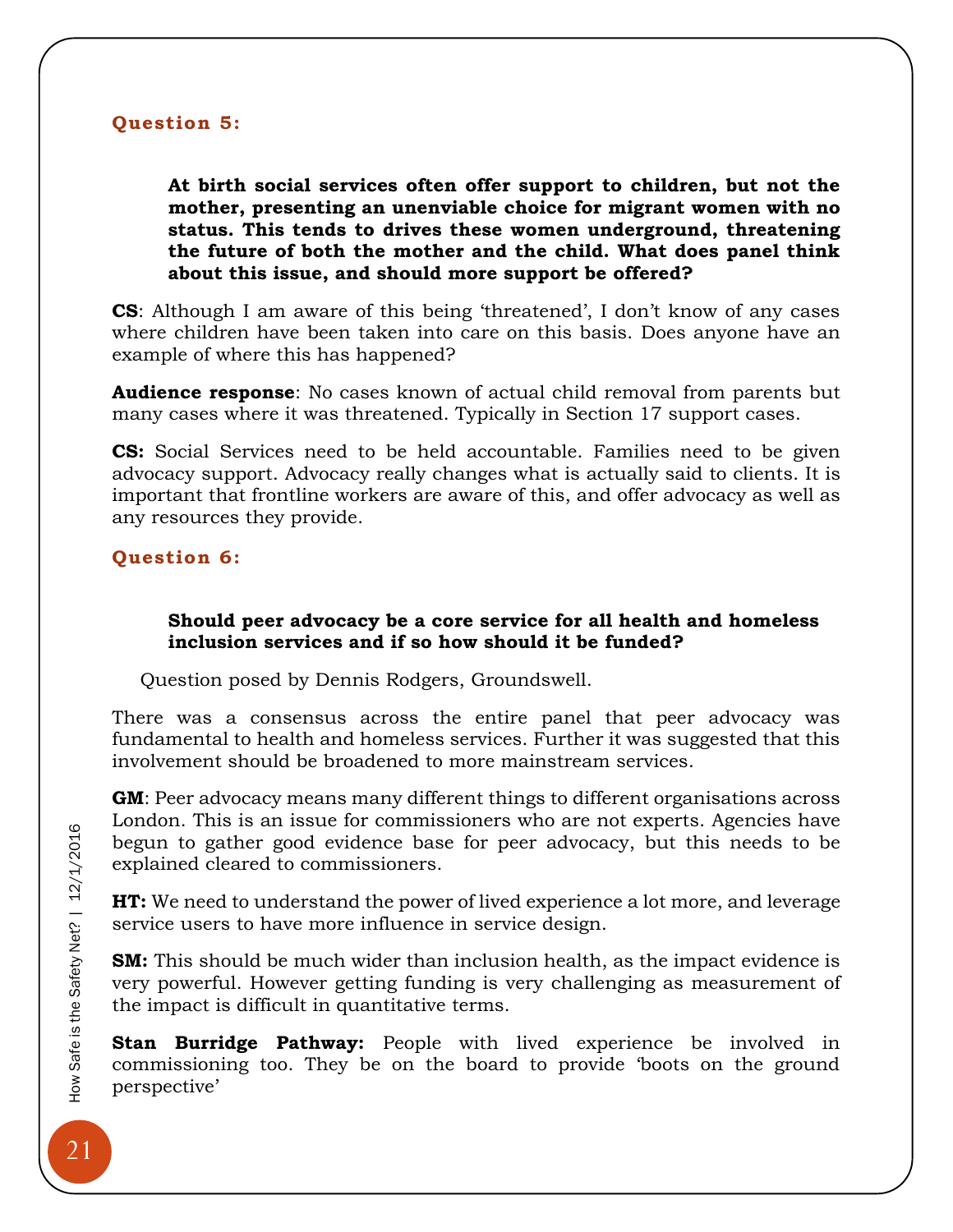**HT:** This is actually already happening in the Health in the Justice System – people with a lived experience are referred to as 'commissioning technicians'.

**GM:** Two members of LHHP program board have lived experience, also we are talking to Healthwatch. In Kingston and in Waltham Forest Healthwatch have done interesting work involving people with a lived experience.

**Sonja, Groundswell:** Further training and support for peer advocates is important. Shouldn't there be more than just training to NVQ3 level 3 for peer advocates (Referring to an earlier description of St Giles project which trained people up to NVQ 3 level, which is quite common). Shouldn't there be a specific funding stream for this? I am a Groundswell peer now studying at university. It's hard, but we need to support more people with lived experience to do this.

Much applause and unanimous agreement from the panel that this should happen, and that there should be more explicit pathways for this.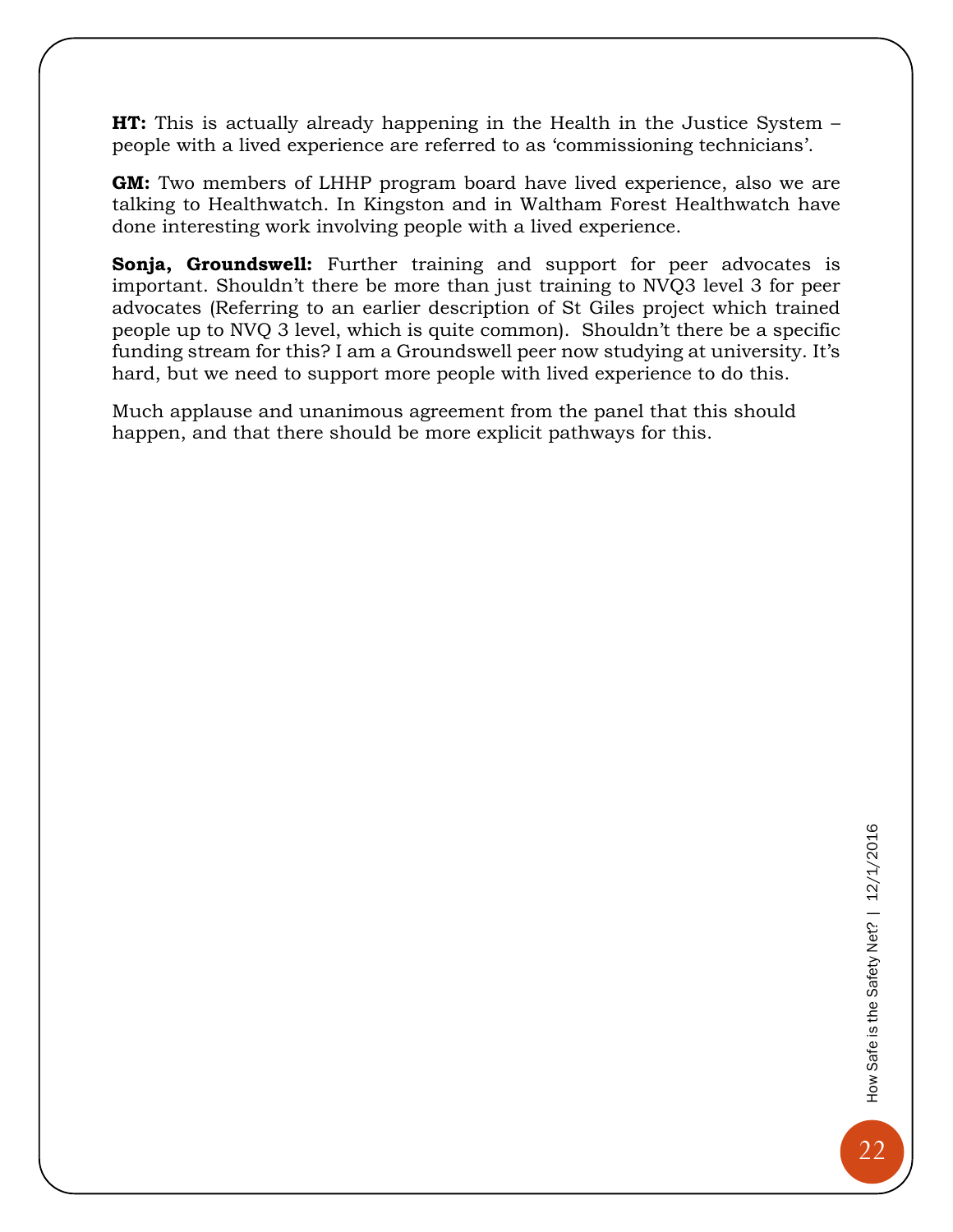#### <span id="page-23-0"></span>**Conclusion**

#### <span id="page-23-1"></span>Access to services is worsening for homeless people in London.

GP registration remains extremely difficult for the majority of homeless people. Project London suggest that 39% of referrals they make to mainstream GP's fail at reception*.* No specific data was presented regarding secondary care, but there were several case reports, which frequently included issues with social care and mental health care. Some very concerning reports also emerged regarding the impact of charging legislation, and a resultant lack of take-up of maternity and family care in certain groups.

<span id="page-23-2"></span>**Lack of information sharing remains a challenge**, and was frequently cited as reducing the efficacy and quality of care that can be provided. Information sharing challenges contribute to the duplication of effort across health and social care systems, as well as elevating risks especially around safeguarding and frequent attenders. More effort needs to be put towards finding easy, safe routes for information sharing.

<span id="page-23-3"></span>**Skilled advocacy and support changes the outcomes significantly for home less people in terms of accessing healthcare and housing**  and social care and should be valued. In line with the above it was felt that many health and social care processes appear to be designed purely to gate keep access, rather than actually meet need. This is leading to the 'more vulnerable' clients not accessing any services. Advocacy is becoming an essential role for homeless healthcare practitioners, and needs to be valued and made explicit as a core homeless health service activity.

<span id="page-23-4"></span>**Partnership working between services is very difficult** and there are very significant health consequences from this. The governance of health and partnership services (e.g. social care) is too fragmented and exacerbates this. It was also noted that quality systems can be particularly opaque and unhelpful where commissioning structures involve Local Authorities (LA) Clinical Commissioning Groups, as well as other players such as NHS England or other government services - as each may have a different reporting structure and responsibility can be passed around.

<span id="page-23-5"></span>Two particularly challenging situations were familiar:

**a) Where the agenda of each involved service is different:** e.g. notably there is an observed friction between the Home Office goal of a hostile environment for migrants, and the health service obligation to treat based on clinical need. This is leading to unacceptably high levels of clinical risk. Examples were cited of women sharing maternity bookings, and identities to access healthcare, or simply delivering babies entirely outside the maternity system.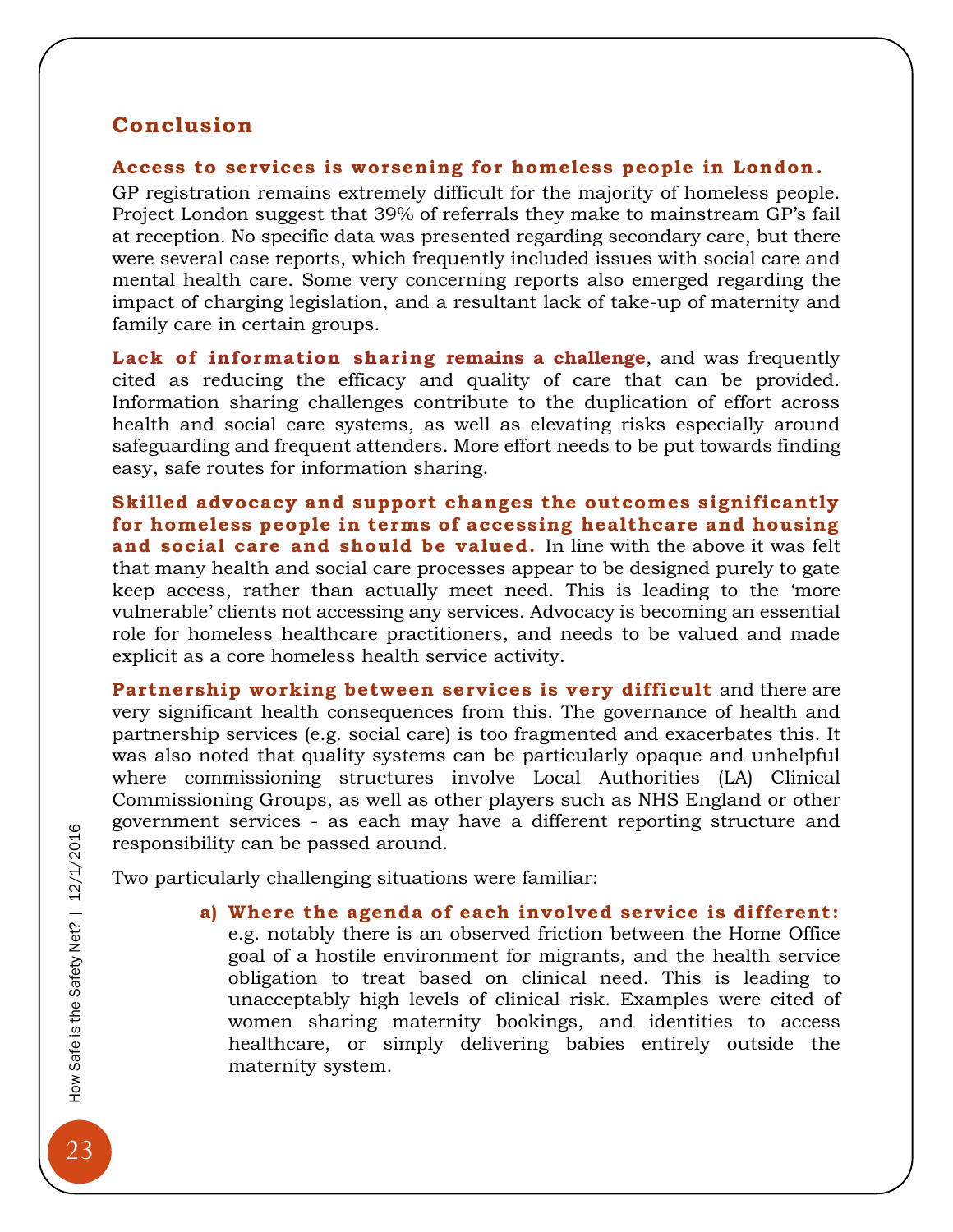<span id="page-24-0"></span>**b) Where services are contracted out:** and the contract is inadequately managed by commissioners (all cases discussed were non NHS providers). This is leading to providers reneging on existing collaboration agreements, excessively gatekeeping, or simply failing to deliver an adequate standard of service. Many examples of this were provided.

It was felt that efforts need to be made to align the agendas of government departments to ensure they are not forcing front-line practitioners into impossible situations, and generating in-humane circumstances for patients.

<span id="page-24-1"></span>**Experts by experience or peer advocates are key to the success**  of homeless health services. More should be done to both fund and develop this work both within homelessness and mainstream health and social care services.

24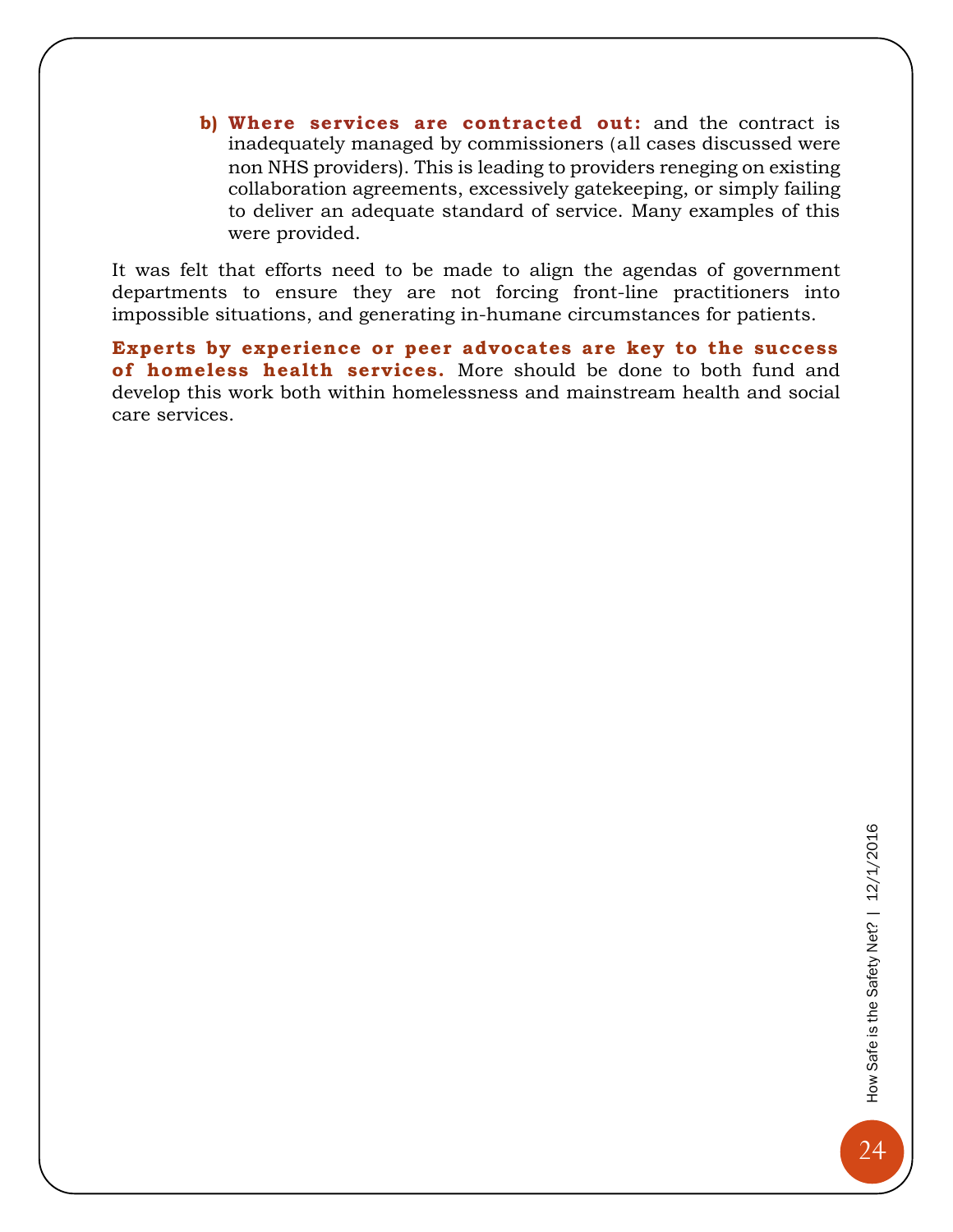#### <span id="page-25-0"></span>**Chairs notes: Next Steps**

The LNNM will continue to advocate both for those working in the field of homeless health, and for homeless people. We are an unfunded network that exists entirely through the voluntary efforts of our members and we have achieved a great deal, this year's conference being a big part of that. We hope to continue this.

It is our intention to discuss the content of this report, and its implications with key policymakers, particularly the Mayor's Office, London Homeless Health Program, and other key actor's such as specific local authorities and CCG's with a view to driving some change where possible, particularly around tangible things that we feel should be deliverable such as improved reporting mechanisms for quality issues, and improving information sharing.

It is likely there will be another conference in 2017. The feedback from 2016 was overwhelmingly powerful and positive. The day was a great reminder of the inventiveness and creativity of all the people working with passion in this sector.

#### **Maxine Radcliffe**

#### **LNNM Chair December 2016**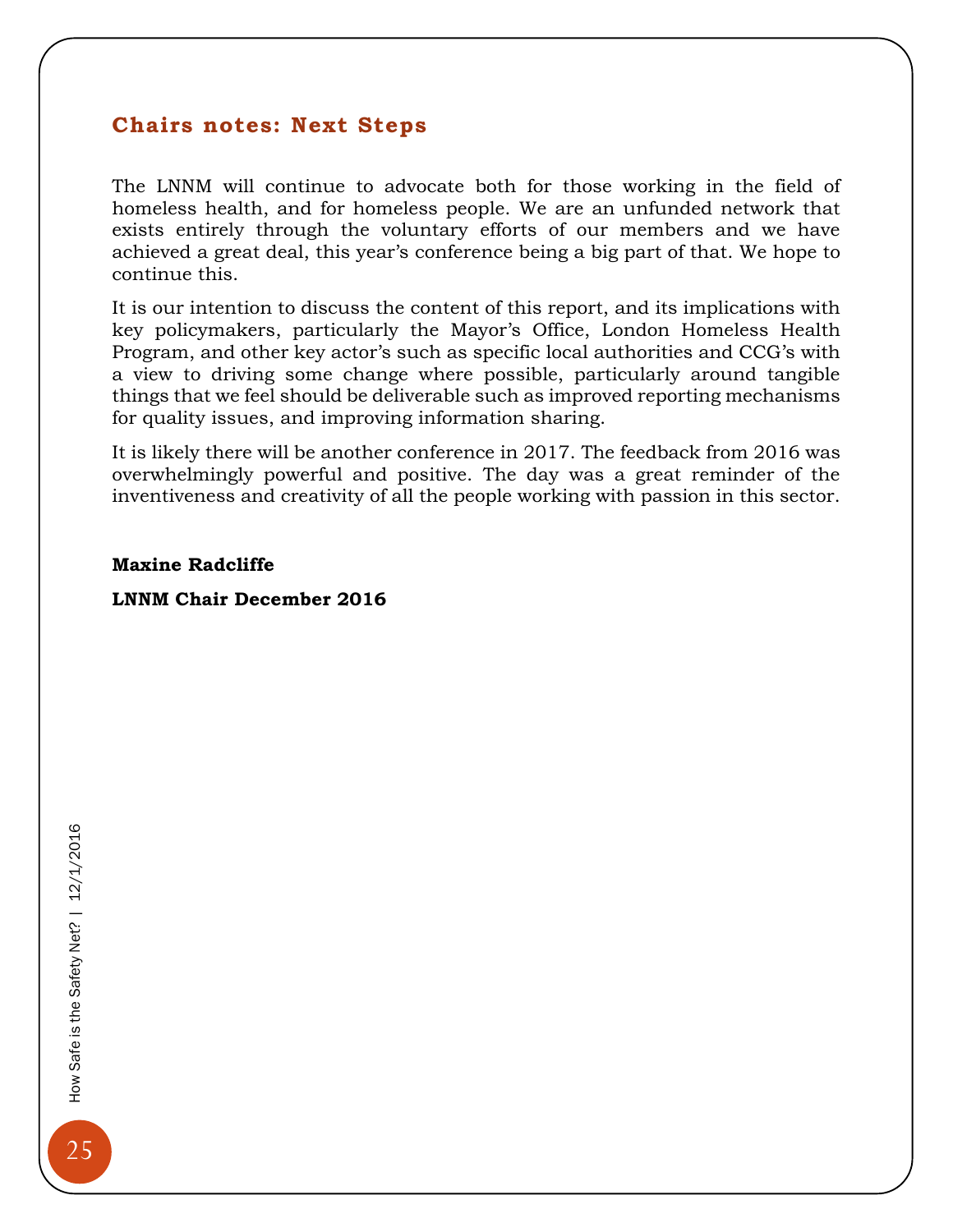#### <span id="page-26-0"></span>**Appendix 1: Conference Timetable**

|                 | $\mu$ ppendia 1. conference filmedupi                                                                                                                                                                                                                                                         |  |
|-----------------|-----------------------------------------------------------------------------------------------------------------------------------------------------------------------------------------------------------------------------------------------------------------------------------------------|--|
| $08.30 - 9.00$  | Registration / networking. Coffee / Tea and biscuits.                                                                                                                                                                                                                                         |  |
| $9.00 - 9.15$   | Opening address: Update and progress since last year.                                                                                                                                                                                                                                         |  |
|                 | Maxine Radcliffe, Chair of the LNNM Homelessness Group                                                                                                                                                                                                                                        |  |
| $9.15 - 09.40$  | Key note speech and questions: Jill Demilew, Consultant Midwife, Kings                                                                                                                                                                                                                        |  |
| $09.40 - 10.00$ | Life on the front line: Gerry Dickson, Caseworker, Groundswell                                                                                                                                                                                                                                |  |
| $10.00 - 11.00$ | Break Out Workshops 1                                                                                                                                                                                                                                                                         |  |
|                 | 1. The Club Drug Clinic - Dr Owen Bowden Jones, Consultant Psychiatrist and Lead Clinician for Club                                                                                                                                                                                           |  |
|                 | Drug Clinic, CNWL (65)                                                                                                                                                                                                                                                                        |  |
|                 | Midwifery 101 - Corrine Clarkson, Specialist Midwife; Morag Forbes, Family Nurse; Sue Byrne,<br>2.                                                                                                                                                                                            |  |
|                 | Supervisor of Midwives; Emily Nygaard, Safeguarding Midwife - various NHS Trusts (45)                                                                                                                                                                                                         |  |
|                 | 3. Partnership to combat trafficking - Karen Anstiss, Manager, Caritas Bakhita House; Detective                                                                                                                                                                                               |  |
|                 | Sergeant Phil Rashidi, Metropolitan Police Human Trafficking Unit (40)                                                                                                                                                                                                                        |  |
|                 | Female Entrenched Rough Sleeper Project - Dagnija O' Connell, CPN, Joint Homelessness Team (25)<br>4.<br>Learning from the Family clinic at Project London - Dr Clare Shortall, Volunteer Doctor / Family Clinic<br>5.                                                                        |  |
|                 | Lead; Jenny Booth, Volunteer Nurse; Bettina Wanninkhof, Volunteer Midwife, Doctors of the World                                                                                                                                                                                               |  |
|                 | (15)                                                                                                                                                                                                                                                                                          |  |
|                 | 6. Meeting the challenge of treating homeless people - John Conolly, Lead Counsellor, Westminster                                                                                                                                                                                             |  |
|                 | Homeless Health Team, CLCH (10)                                                                                                                                                                                                                                                               |  |
| $11.00 - 11.15$ | Coffee / Tea, Biscuits.                                                                                                                                                                                                                                                                       |  |
| $11.15 - 11.40$ | Progress on pan London Homeless Health Commissioning and questions:                                                                                                                                                                                                                           |  |
|                 | Dr Adrian McLachlan, Chair, London Homeless Health Programme / Chair, Lambeth CCG                                                                                                                                                                                                             |  |
| $11.45 - 12.45$ | Professionals Focus groups - 'How Safe is the Safety Net?'                                                                                                                                                                                                                                    |  |
| 12.45 - 13.30   | Lunch and poster viewing                                                                                                                                                                                                                                                                      |  |
| $13.30 - 15.00$ | Panel discussion - chaired by Stephen Robertson, CEO, Big Issue Foundation                                                                                                                                                                                                                    |  |
|                 | Garry Money, Assistant Director, London Homeless Health Programme                                                                                                                                                                                                                             |  |
|                 | Hong Tan, Head of Health in the Justice System (London Region)                                                                                                                                                                                                                                |  |
|                 | Susan Munroe, CEO Freedom from Torture                                                                                                                                                                                                                                                        |  |
|                 | Dr Clare Shortall, Volunteer Doctor / Family Clinic Lead, Project London                                                                                                                                                                                                                      |  |
|                 | Ronald Kelly, Lawyer, Southwark Law Centre                                                                                                                                                                                                                                                    |  |
| $15.00 - 15.15$ | <b>Streetwise Opera</b>                                                                                                                                                                                                                                                                       |  |
| $15.15 - 15.30$ | Coffee / Tea, Biscuits.                                                                                                                                                                                                                                                                       |  |
| $15.30 - 16.30$ | <b>Break Out Workshops 2</b>                                                                                                                                                                                                                                                                  |  |
|                 | 1. Meeting the Health Needs of the Asylum Seeking Population - Dr Shazia Munir, Specialist GP Refugee                                                                                                                                                                                         |  |
|                 |                                                                                                                                                                                                                                                                                               |  |
|                 |                                                                                                                                                                                                                                                                                               |  |
|                 |                                                                                                                                                                                                                                                                                               |  |
|                 |                                                                                                                                                                                                                                                                                               |  |
|                 |                                                                                                                                                                                                                                                                                               |  |
|                 |                                                                                                                                                                                                                                                                                               |  |
|                 |                                                                                                                                                                                                                                                                                               |  |
|                 |                                                                                                                                                                                                                                                                                               |  |
| $16.30 - 16.50$ | Closing speech and questions: Professor Ursula Gallagher, Deputy Chief Inspector of General                                                                                                                                                                                                   |  |
|                 | Practice and Integrated Care (London)                                                                                                                                                                                                                                                         |  |
| $16.50 - 17.00$ | 1. Meeting the Health Needs of the Asylum Seeking Population – Dr Shazia Munir, Specialist GP Refugee<br>Health, Clinical Nurse Specialists Kirit Sehmbi and Caitlin McCullen, Health Inclusion Team, GSTT (6%)<br>2. Sexual heal<br>Final thoughts: Stan Burridge, EBE Project Lead, Pathway |  |
| $17.00 - 17.15$ | Results of the poster competition, quiz, and thanks: Maxine Radcliffe                                                                                                                                                                                                                         |  |
|                 | <b>Drinks Reception</b>                                                                                                                                                                                                                                                                       |  |
|                 |                                                                                                                                                                                                                                                                                               |  |
|                 |                                                                                                                                                                                                                                                                                               |  |
|                 | 26                                                                                                                                                                                                                                                                                            |  |
|                 |                                                                                                                                                                                                                                                                                               |  |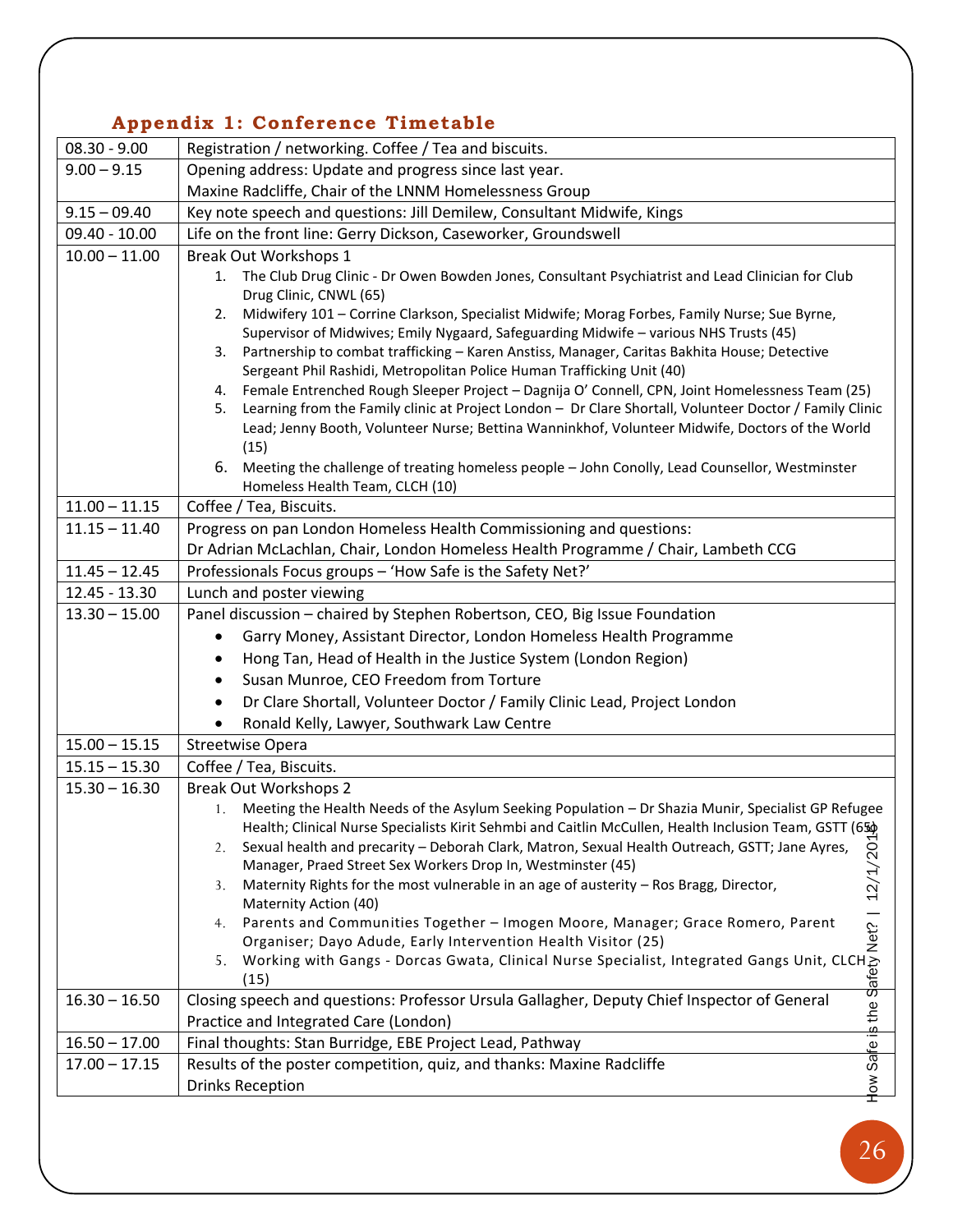#### <span id="page-27-0"></span>Appendix 2: Questions for the panel (questions highlighted in **red were those that were chosen for debate on the day)**

- **1. One of the conference case studies concerns a prisoner with dermatology, mental health, and addictions problems who was discharged from remand homeless. After failing to obtain housing himself, he said he wanted to re-offend to avoid homelessness. However he ended up in hospital, where a Pathway housing worker helped him to get housing. What could be done to improve prison discharge processes in terms of health and housing?**
- **2. We know of many homeless clients who are known to the Home Office and have no current legal status, yet they have not been detained, and are also deteriorating from a health point of view. In health we are desperately waiting for them to go over the 'care needs threshold', so we can get them some support. How can health care professionals influence the Home Office to enter into a discussion about a humanitarian approach to the management of these individuals?**
- **3. Vicarious trauma is a known issue for professionals working in this sector. What does the panel think professionals working in this sector should be doing to mitigate against this?**
- **4. This year NHS England issued guidance for practices on GP registration policy, saying that practices should not insist on ID for our client groups. However our experience is that this is still happening. Does the panel agree that this is still happening, and what should be done about this?**
- **5. What concerns does the panel have about the Immigration Act, and will it make our work any more difficult than it already is?**
- **6. At birth social services often offer support to children, but not the mother, presenting an unenviable choice for migrant women with no status. This tends to drives these women underground, threatening the future of both the mother and the child. What does panel think about this issue, and should more support be offered?**
- **7. Ensuring a flow of information between services that benefits and protects our most vulnerable clients, and manages public health risk still remains out of reach despite a general consensus that data sharing should take place in these cases. E.g. there is currently no national alerting system for transient homeless pregnant women / vulnerable migrants. Does the panel agree this is an issue, and if so, how can we ensure that further work takes place in this area?**
- **8. Should peer advocacy be a core element of all homeless and inclusion health services, and if so, why, and how should this be funded and the success be measured?**
- **9. The number of homeless families increased 45% last year to a 12 year high. There has also been an increase in out-of-borough placements, with at least a third of homeless families now being placed outside London (2/3 in the case of Kensington and Chelsea). What does the panel think are the impacts of families being placed out of borough, and should this practice be challenged?**
- **10. What should be in a 5 year plan for homeless health care for London?**